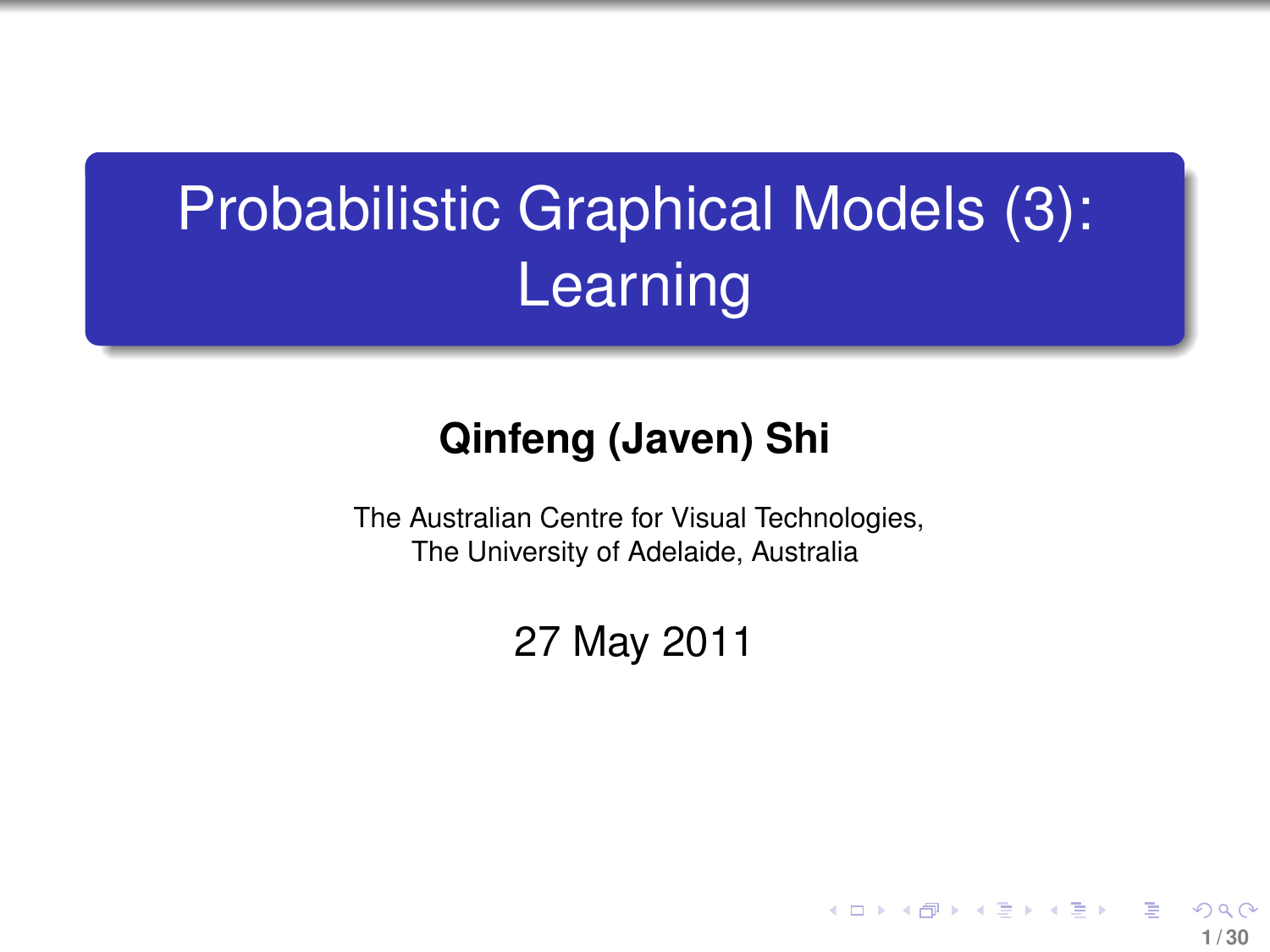Probabilistic Graphical Models:

- **<sup>1</sup>** Representation
- **<sup>2</sup>** Inference
- **<sup>3</sup>** Learning (Today)
- **<sup>4</sup>** Sampling-based approximate inference
- **<sup>5</sup>** Temporal models
- **<sup>6</sup>** · · ·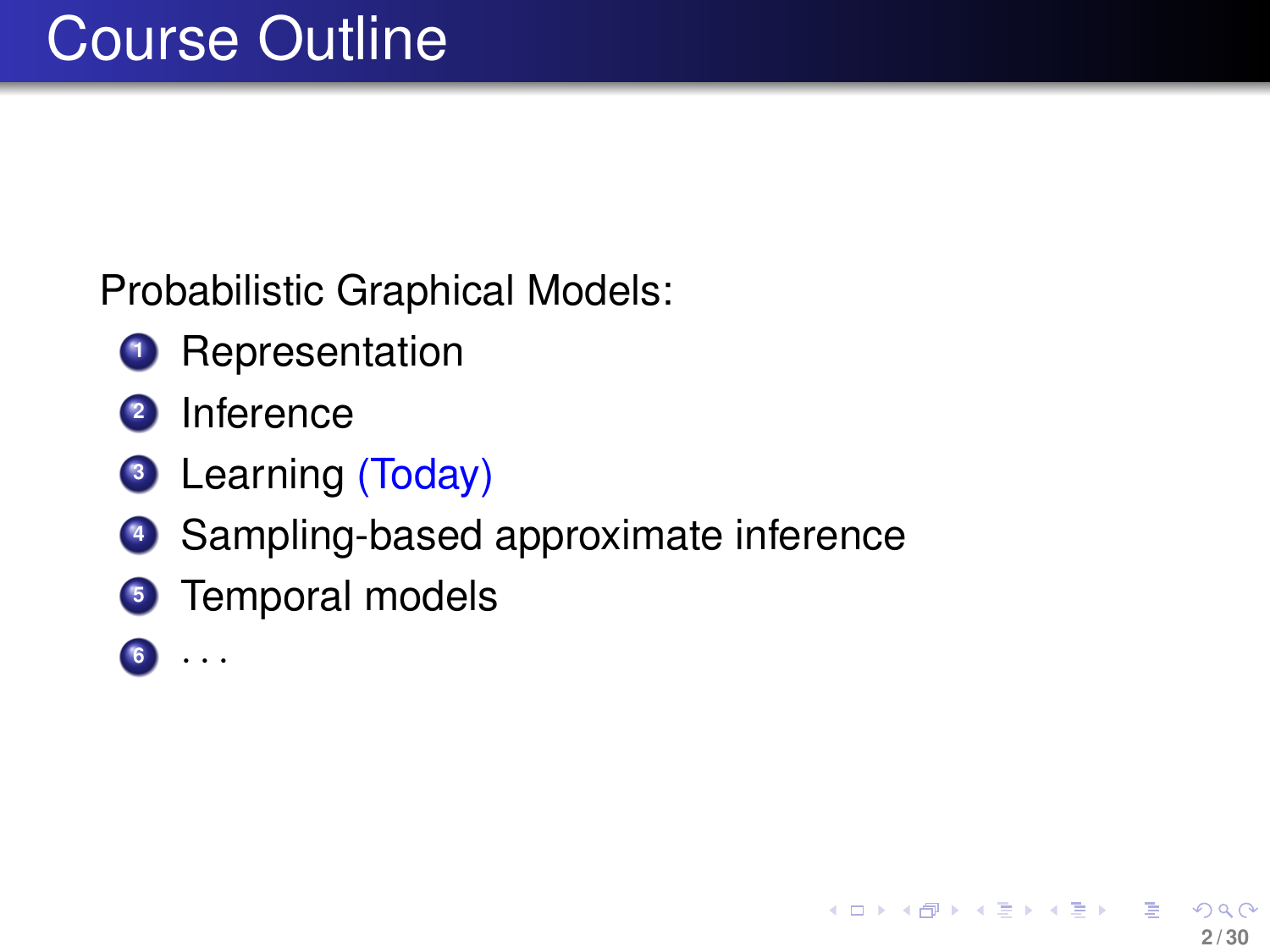- Learning graph structure
- **Learning parameters in Bayes Net**
- Learning parameters in MRFs
- **Conditional Random Fields**
- Structured Support Vector Machines
- **Max Margin Markov Network**
- **Maximum Entropy Discrimination Markov Networks.**
- $\bullet$  . . .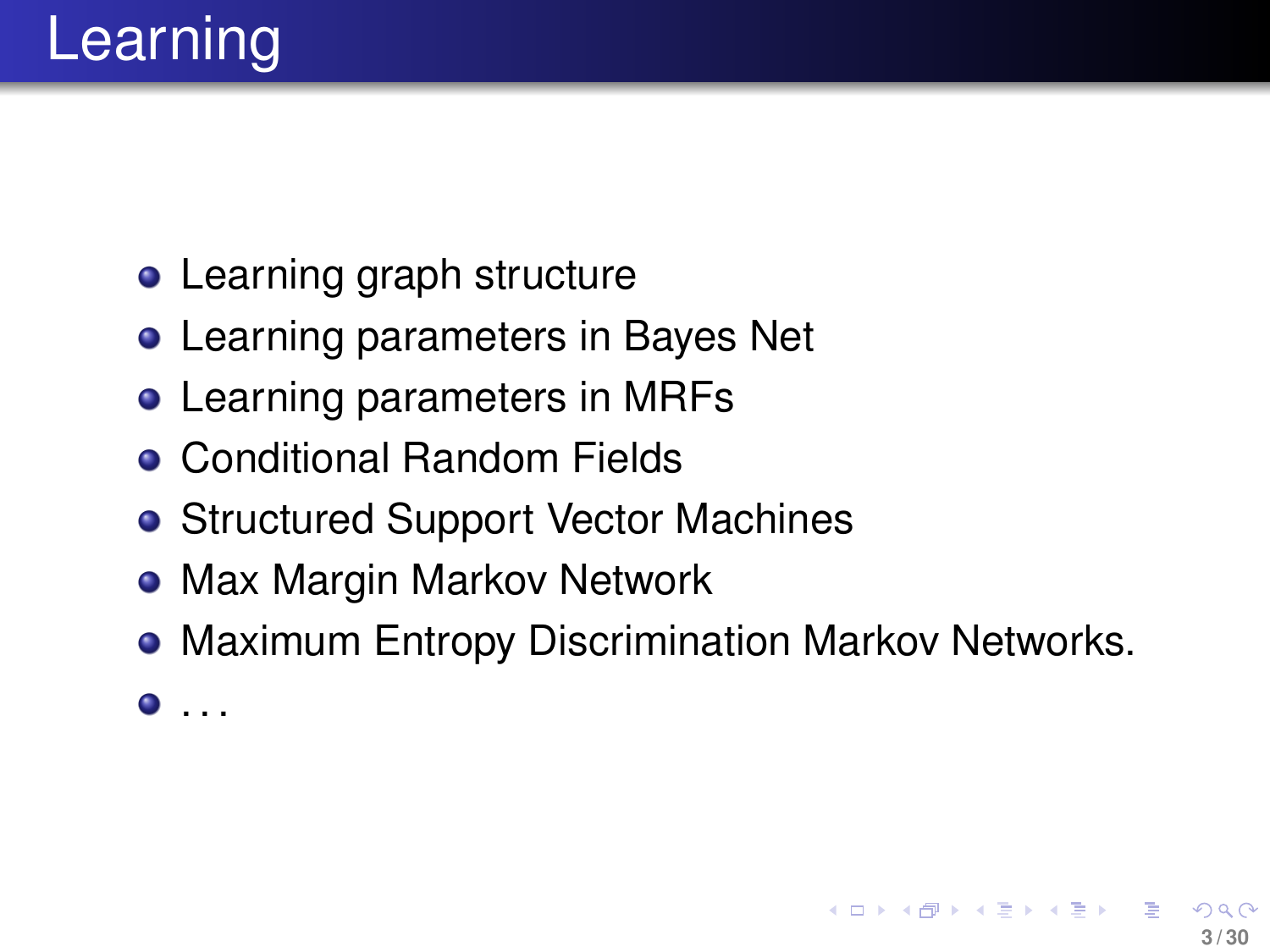- Manually construct graphs ( as Bayes nets or MRFs) using relation between independencies and graph (covered in tutorial 1).
- Automatic methods to build the graphs.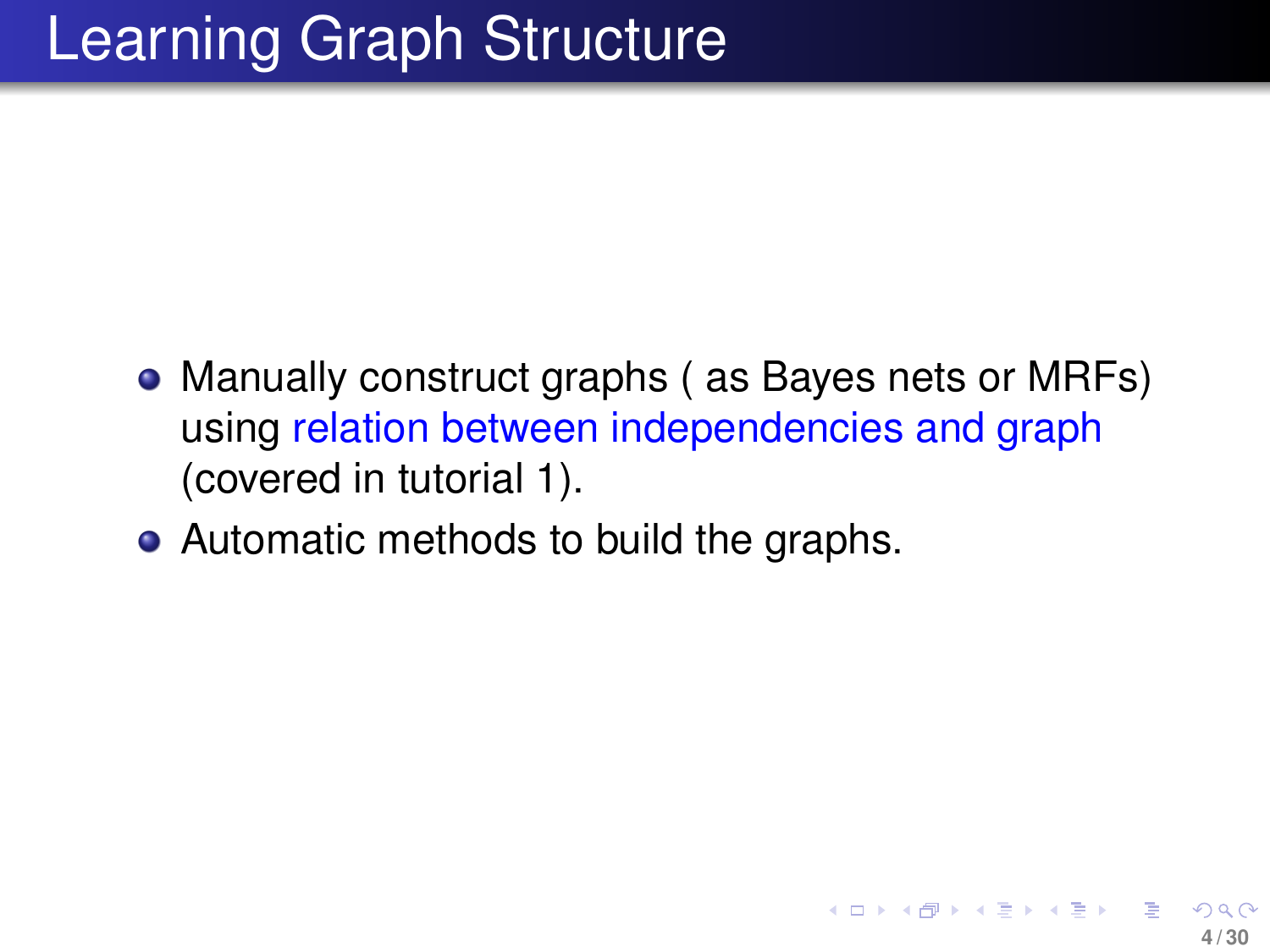# Learning Graph Structure Automatically

Constraint-based: have a distribution that satisfies a set of independencies, and the goal is to find a graphical model that represents these independencies.

disadvantage: sensitive to failure of individual independency tests.

• Score-based: design a scoring function, and compute the score for all possible models. Pick a model with highest score.

disadvantage: enumerating scores for all models is often NP-hard. Resort to heuristic search.

Bayesian model averaging: ensemble of possible models.

disadvantage: some has no close-form resorting to approximations.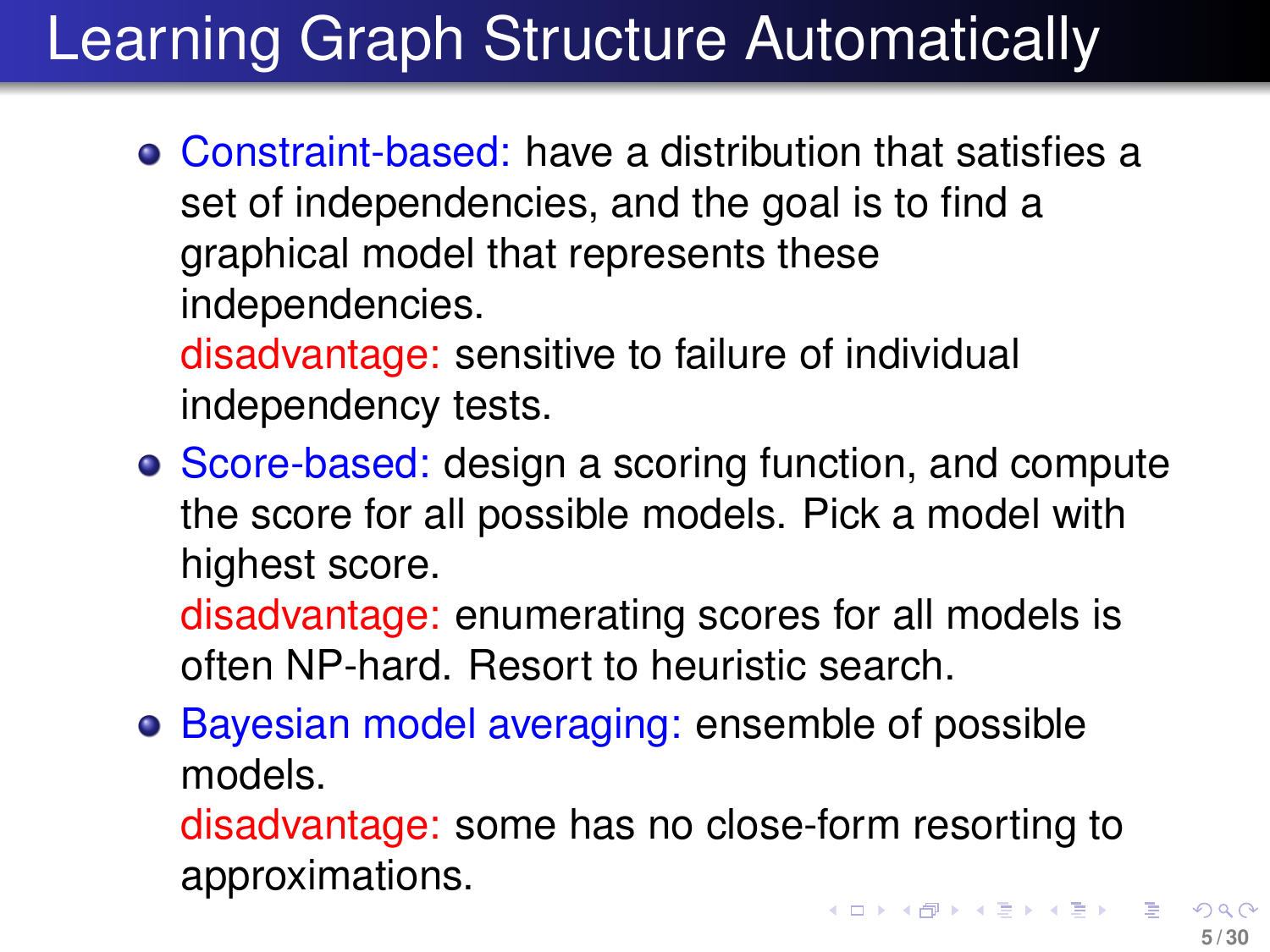### Learning parameters in Bayes Net

- with discrete variables An example will be given.
- with continuos variables (such as kalman filter) We will defer this to advance topic dynamic bayes net (⊂ temporal models).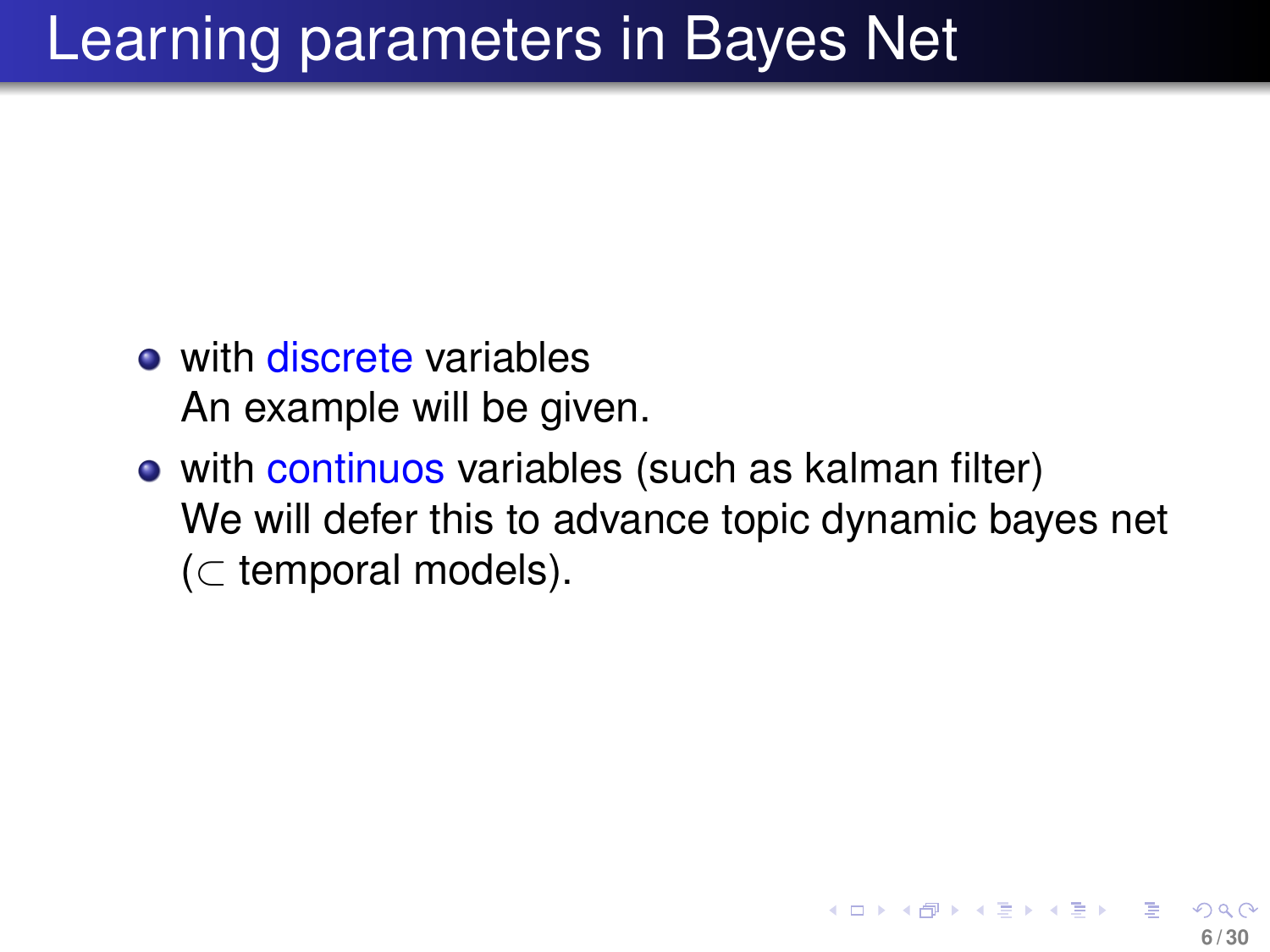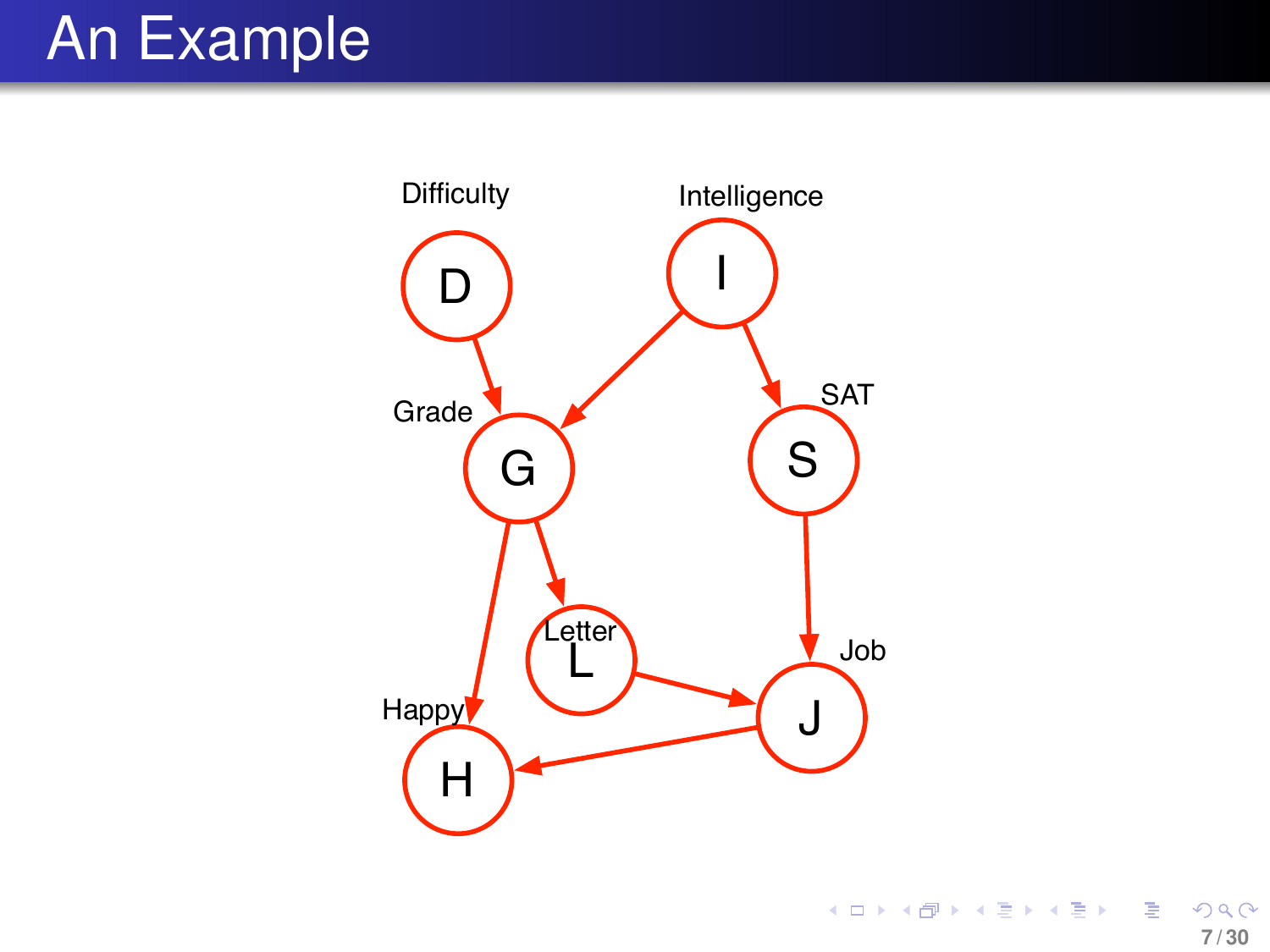. . .

Y = Yes. N = No. Case D I G S L H J 1 Y Y Y Y Y N Y 2 N N Y N N Y N 3 Y N Y N N Y N . . .

$$
P(D = d) = \frac{N_{D=d}}{N_{total}}
$$
  
 
$$
P(G = g|D = d, I = i) = \frac{N_{G=g, D=d, I=i}}{N_{D=d, I=i}}
$$

メロメメ 御 メメ きょくきょう 重  $299$ **8 / 30**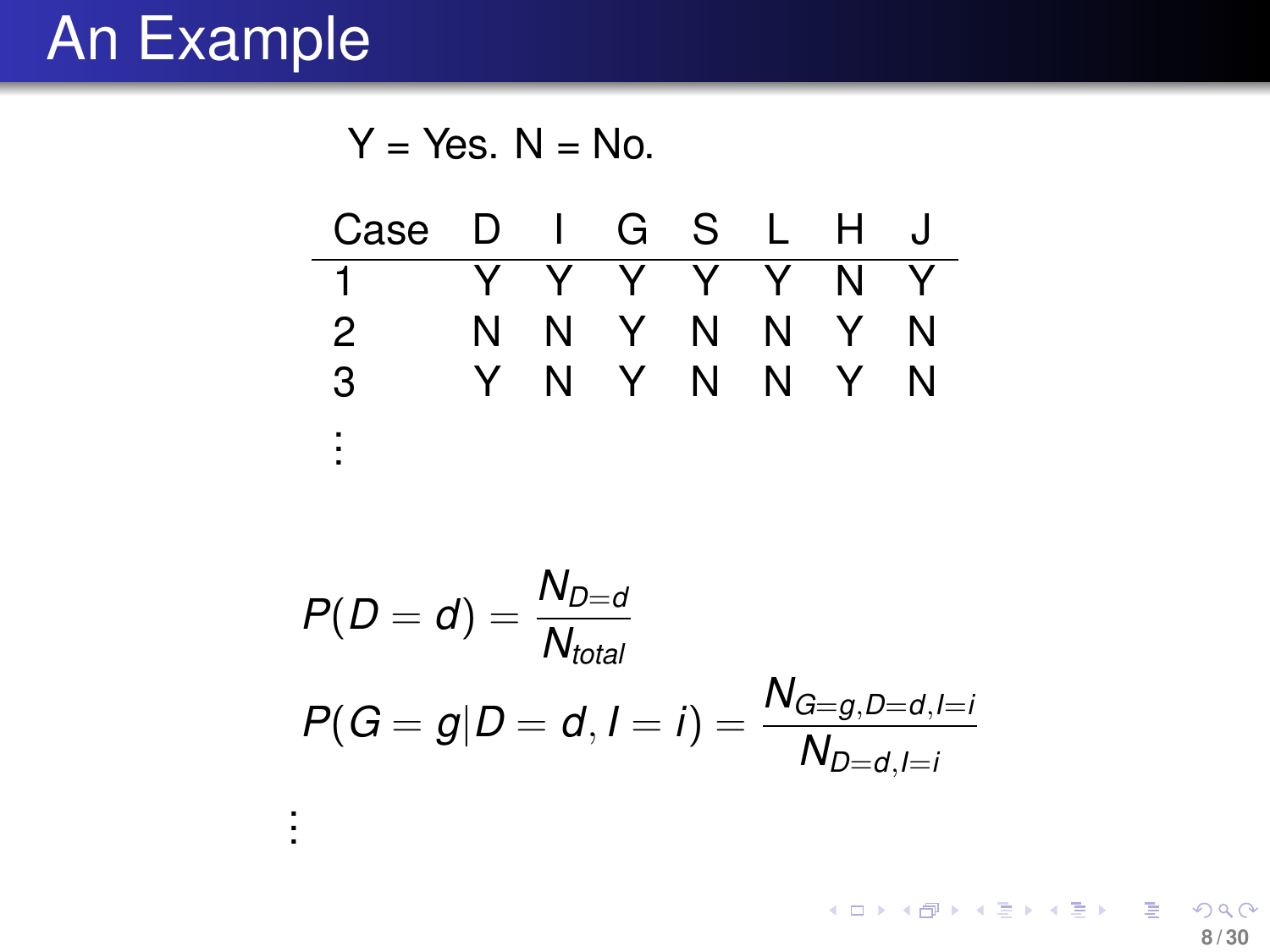

 $290$ **9 / 30**

活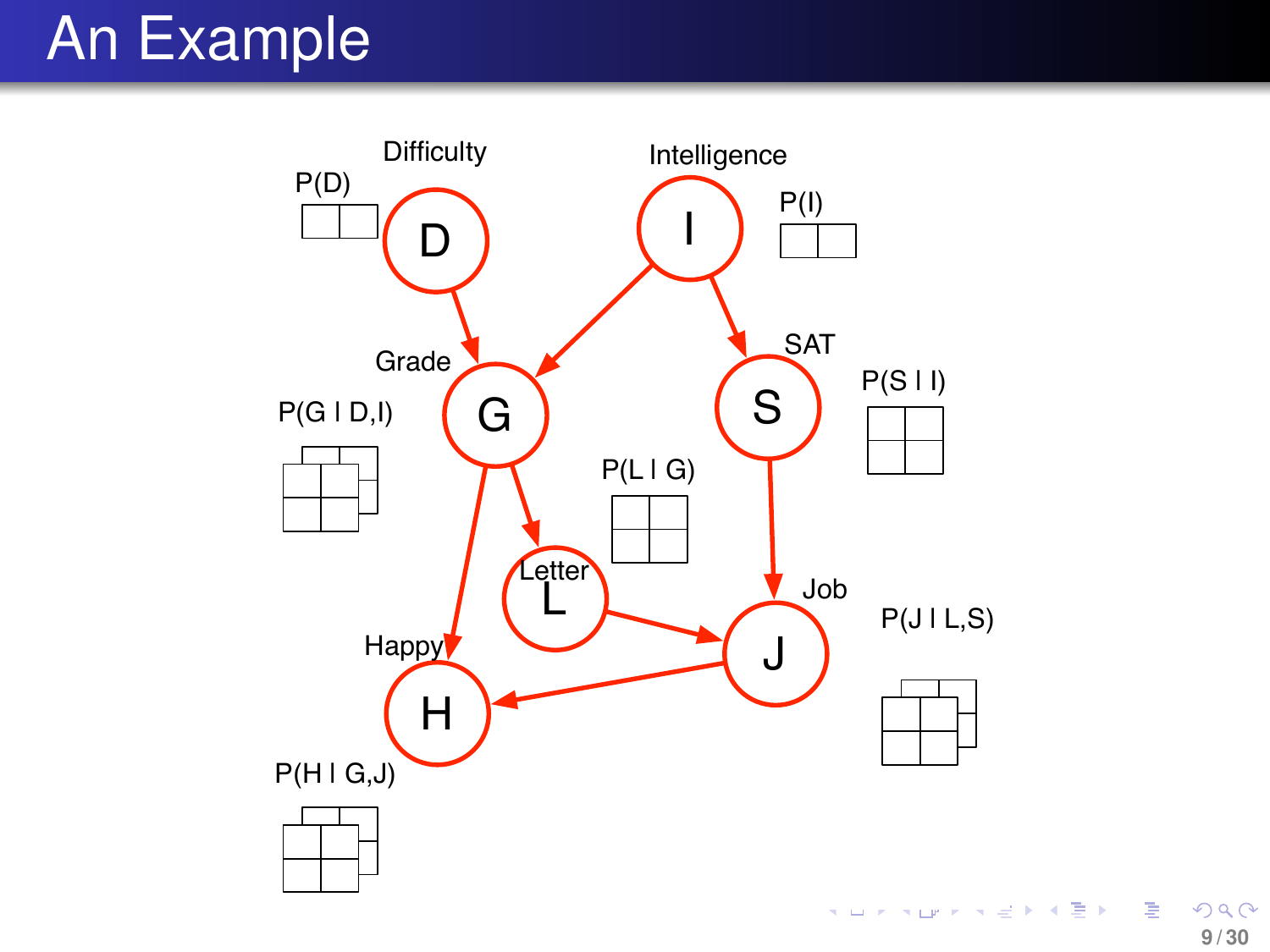Problems?

メロメメ 御きメ 重き メ 重き 一重  $299$ **10 / 30**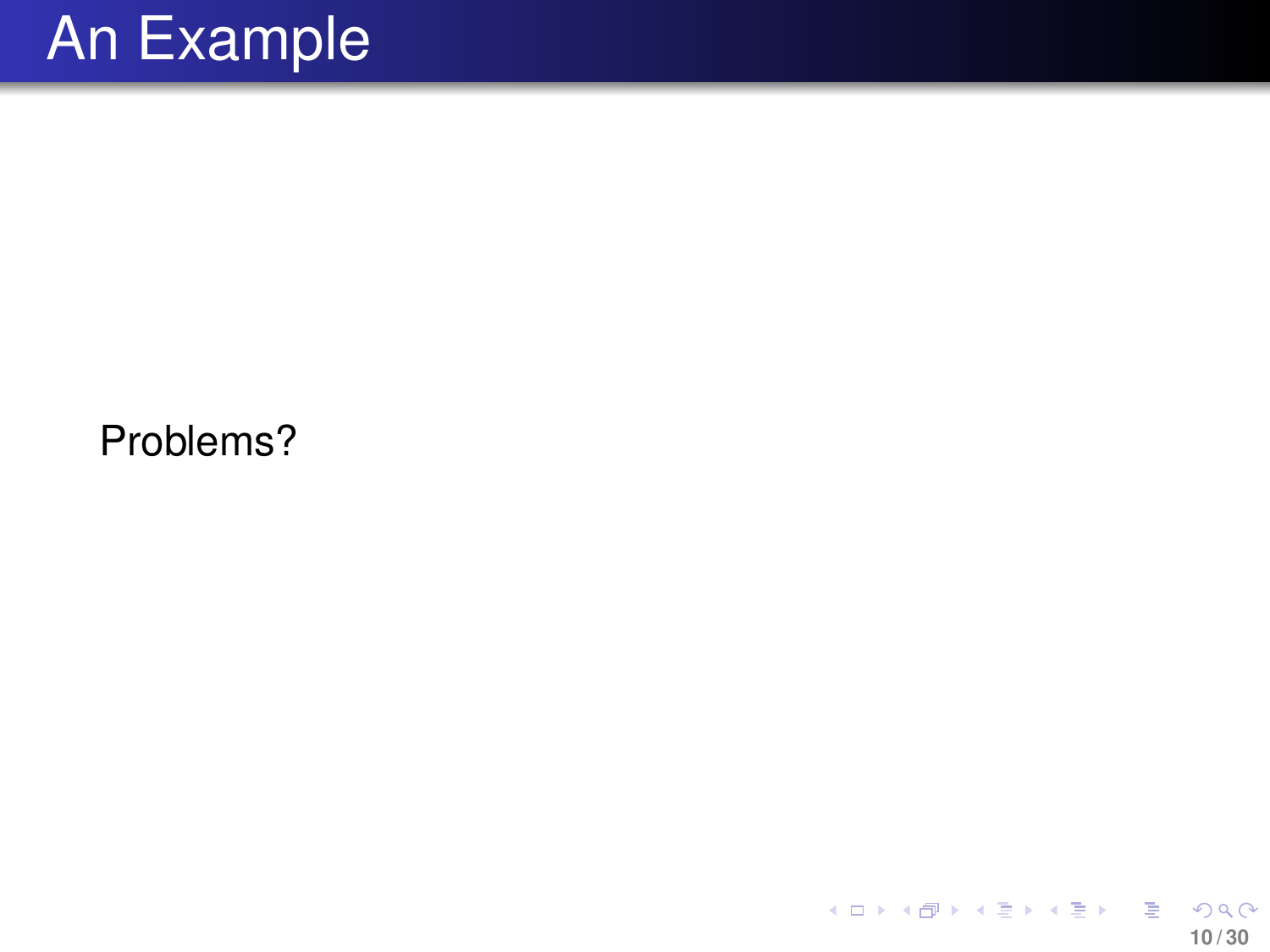- not minimise classification error.
- not much flexibility on the features nor the parameters.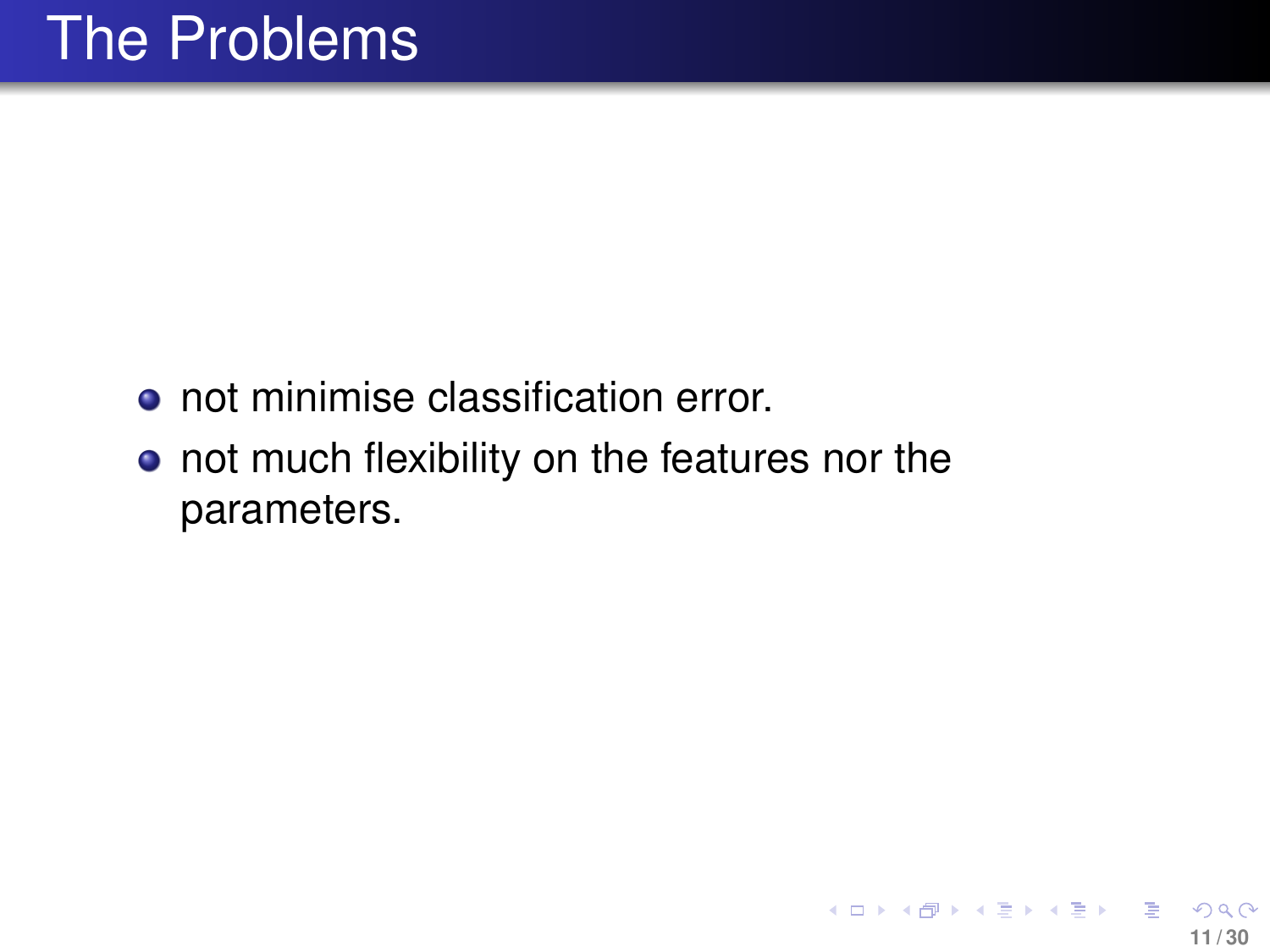### Learning parameters in MRFs - EF

Exponential Family (EF) (vector parameter form)

$$
P(x|w) = \frac{1}{Z(w)} h(x) \exp\left(\langle \eta(w), T(x) \rangle\right), \qquad (1)
$$

#### with

natural parameter  $w \in \mathbb{R}^m$ , natural parameter function  $\eta(\textbf{\textit{w}}): \mathbb{R}^m \rightarrow \mathbb{R}^d,$ sufficient statistics  $\mathcal{T}(x): \mathcal{X} \to \mathbb{R}^d$ , auxiliary measure  $h(x): \mathfrak{X} \to \mathbb{R}^+,$  $\textsf{partition function}\;Z(\pmb{\mathsf{w}}) = \sum_{\pmb{\mathsf{x}}} h(\pmb{\mathsf{x}})\exp\Big(\;\langle \eta(\pmb{\mathsf{w}}),\pmb{\mathsf{T}}(\pmb{\mathsf{x}})\rangle\,\Big).$ When  $\eta(w) = w$ ,  $m = d$ , the EF is said in canonical form. Special case: normal distribution, binomial distribution . . .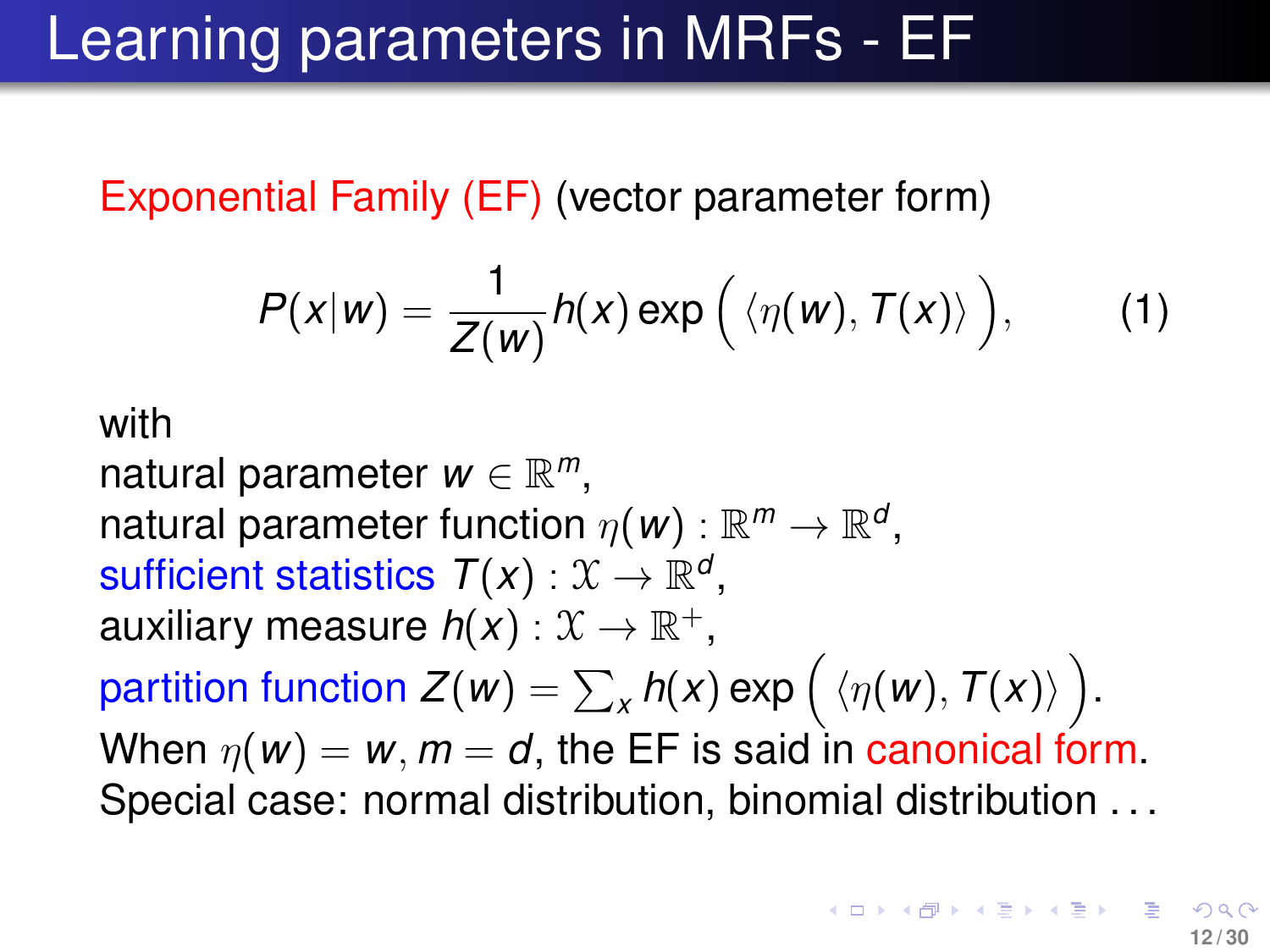### Learning parameters in MRFs - ERM

#### Regularised Empirical Risk Minimisation

$$
\min_{\mathbf{w}} J(\mathbf{w}) := \lambda \Omega(\mathbf{w}) + R_{emp}(\mathbf{w}),
$$
  
where  $R_{emp}(\mathbf{w}) := \frac{1}{m} \sum_{i=1}^{m} \ell(\mathbf{x}_i, \mathbf{y}_i, \mathbf{w})$ 

is the empirical risk and  $(\mathbf{x}_1, \mathbf{y}_1), \ldots, (\mathbf{x}_m, \mathbf{y}_m) \in \mathcal{X} \times \mathcal{Y}$  is the training sample of input-output pairs and **w** is a parameter vector. The model complexity is controlled by regulariser  $λΩ$ (**w**) (with  $λ > 0$ ), which usually is (piecewise) differentiable and cheap to compute. For instance, let the regulariser  $\Omega(\mathbf{w}) = \frac{1}{2} ||\mathbf{w}||^2$ , and the loss  $\ell(\mathbf{x}_i, \mathbf{y}_i, \mathbf{w})$  be the binary hinge loss,  $[\mathbf{1} - \mathbf{y}_i\braket{\mathbf{w}, \mathbf{x}_i}]_+,$  we recover the soft margin linear SVM.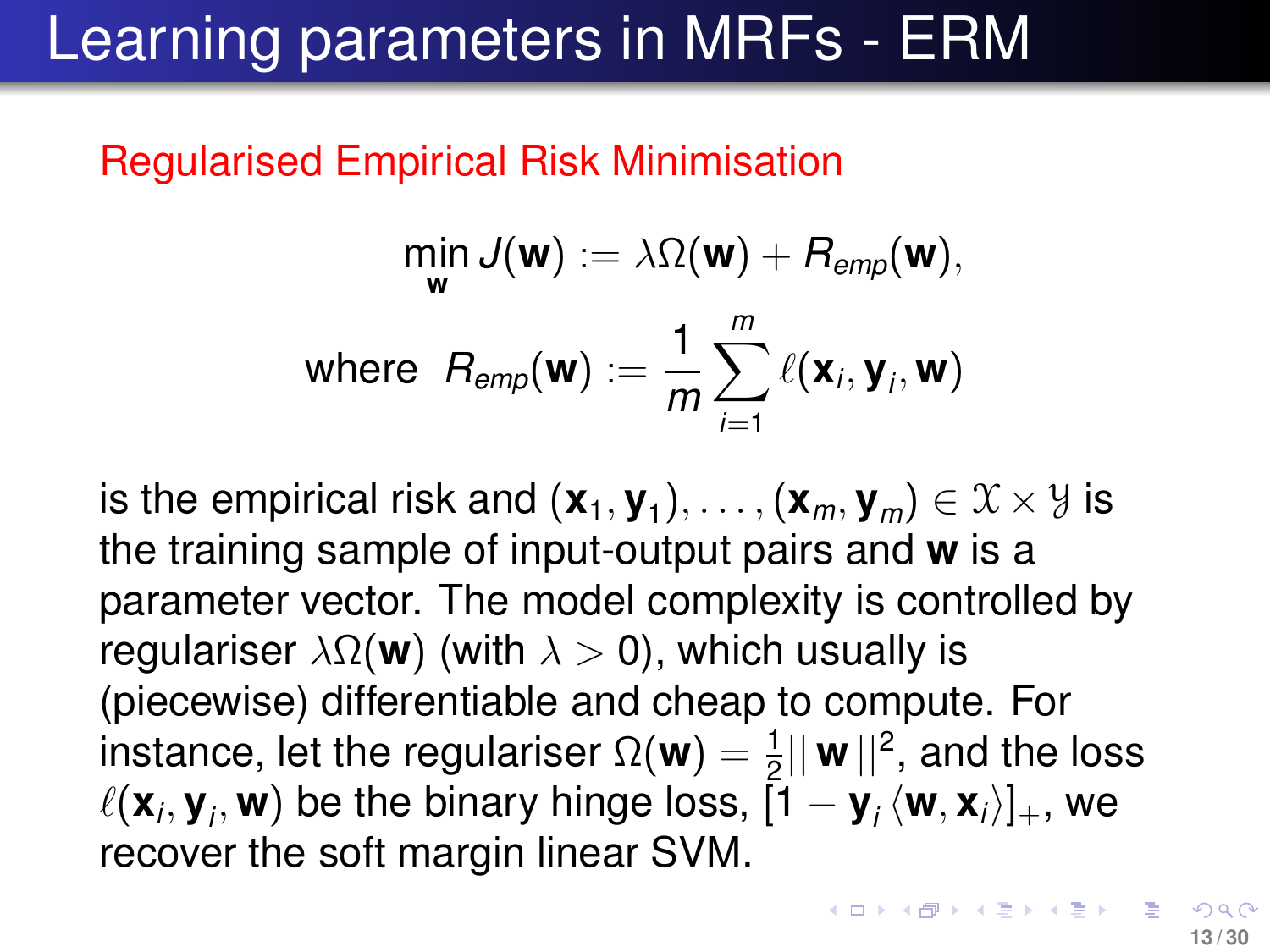#### Probabilistic Approaches - MAP, ML

A likelihood function  $\mathcal{L}(\mathbf{w})$  is the modelled probability or density for the occurrence of a sample configuration  $(\mathbf{x}_1, \mathbf{y}_1), \ldots, (\mathbf{x}_m, \mathbf{y}_m)$  given the probability density  $\mathbf{P_w}$  parameterised by  $\mathbf{w}$ . That is,

 $\mathcal{L}(\mathbf{w}) = \mathbf{P_w} \left( (\mathbf{x}_1, \mathbf{y}_1), \ldots, (\mathbf{x}_m, \mathbf{y}_m) \right).$ 

Maximum a Posteriori (MAP) estimates **w** by maximising L(**w**) times a prior *P*(**w**). That is

<span id="page-13-0"></span>
$$
\mathbf{w}^* = \underset{\mathbf{w}}{\operatorname{argmax}} \ \mathcal{L}(\mathbf{w}) P(\mathbf{w}). \tag{2}
$$

Assuming {(**x***<sup>i</sup>* , **y***<sup>i</sup>* )}1≤*i*≤*<sup>m</sup>* are I.I.D. samples from **Pw**(**x**, **y**), [\(2\)](#page-13-0) becomes

$$
\mathbf{w}^* = \underset{\mathbf{w}}{\operatorname{argmax}} \prod_{1 \le i \le m} \mathbf{P}_{\mathbf{w}}(\mathbf{x}_i, \mathbf{y}_i) P(\mathbf{w})
$$

$$
= \underset{\mathbf{w}}{\operatorname{argmin}} \sum_{1 \le i \le m} -\ln \mathbf{P}_{\mathbf{w}}(\mathbf{x}_i, \mathbf{y}_i) - \ln P(\mathbf{w}).
$$

Maximum Likelihood (ML) is a special case of MAP when *P*(**w**) is uniform. Alternatively, one can replace the joint distribution  $P_w(x, y)$  by the conditional distribution  $P_w(y | x)$  that gives a discriminative model called Conditional Random Fields (CRFs)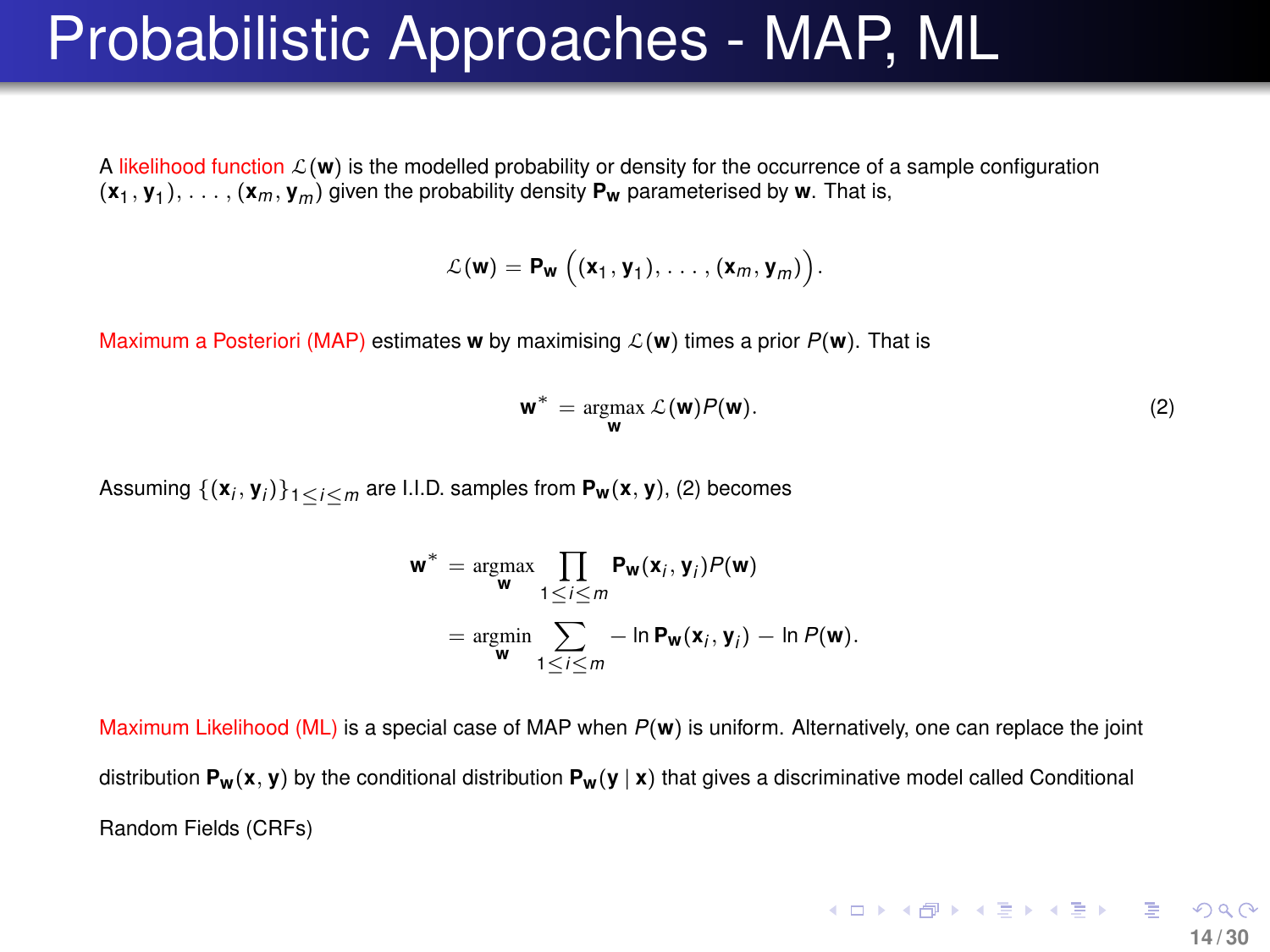Maximum Entropy (ME) estimates **w** by maximising the entropy. That is,

<span id="page-14-0"></span>
$$
\boldsymbol{w}^* = \underset{\boldsymbol{w}}{\operatorname{argmax}} \sum_{\boldsymbol{x} \in \mathcal{X}, \boldsymbol{y} \in \mathcal{Y}} - \boldsymbol{P}_{\boldsymbol{w}}(\boldsymbol{x}, \boldsymbol{y}) \ln \boldsymbol{P}_{\boldsymbol{w}}(\boldsymbol{x}, \boldsymbol{y}).
$$

Duality between maximum likelihood, and maximum entropy, subject to moment matching constraints on the expectations of features.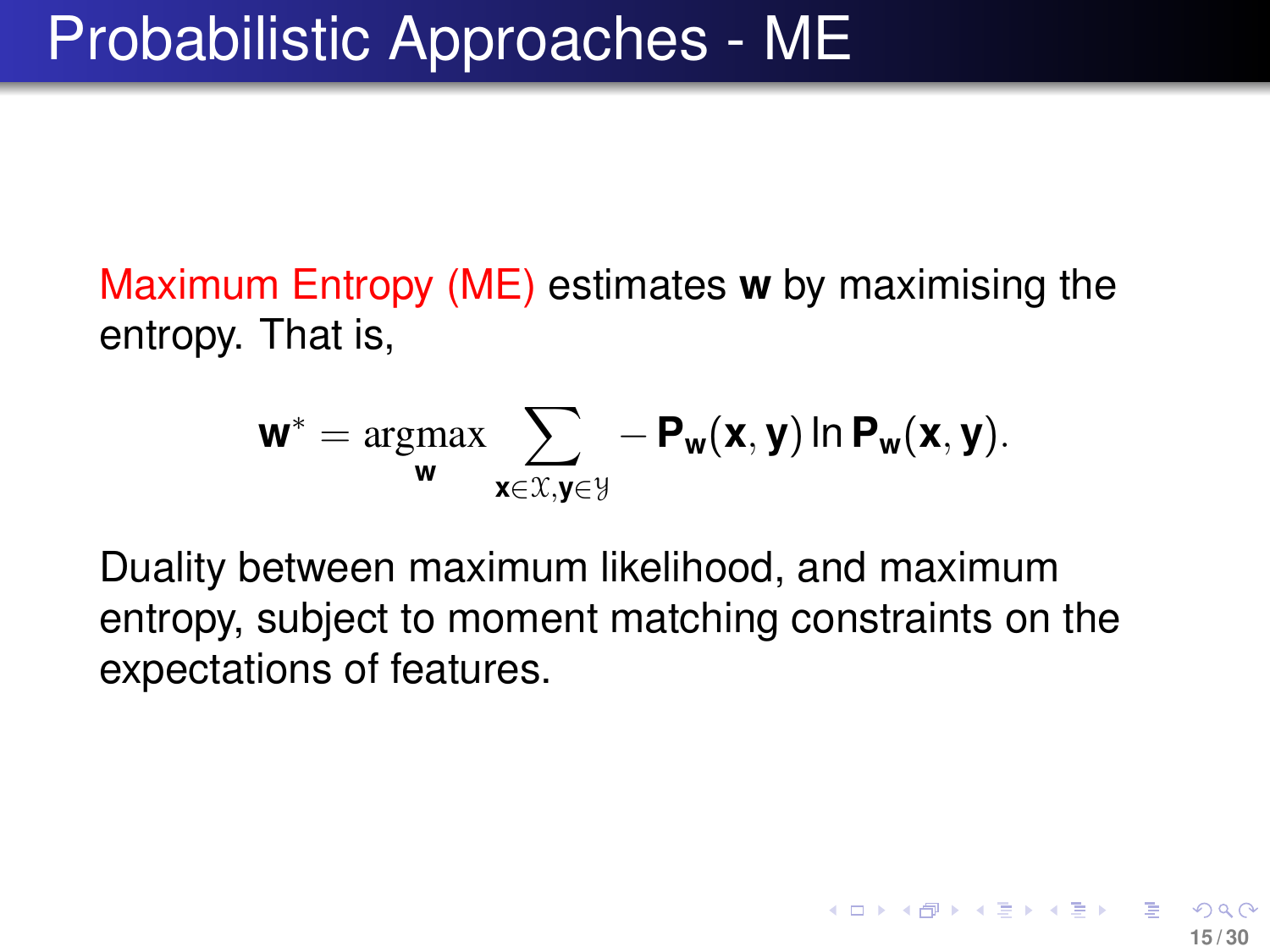Assume the conditional distribution over  $\mathcal{Y} \mid \mathcal{X}$  has a form of exponential families, *i.e.*,

$$
P(y | x; w) = \frac{\exp(\langle w, \Phi(x, y) \rangle)}{Z(w | x)},
$$
 (3)

where

$$
Z(\mathbf{w} \mid \mathbf{x}) = \sum_{\mathbf{y}' \in \mathcal{Y}} \exp(\langle \mathbf{w}, \Phi(\mathbf{x}, \mathbf{y}') \rangle), \tag{4}
$$

and

<span id="page-15-0"></span>
$$
\Phi(\mathbf{x}, \mathbf{y}) = \sum_{i \in \mathcal{V}} \Phi_1(\mathbf{x}, \mathbf{y}^{(i)}) + \sum_{(ij) \in \mathcal{E}} \Phi_2(\mathbf{x}, \mathbf{y}^{(ij)}).
$$
 (5)

via the Hammersley – Clifford theorem if only node and edge features are considered. More generally speaking, the global feature can be decomposed into local features on cliques (fully connected subgraphs)[.](#page-14-0)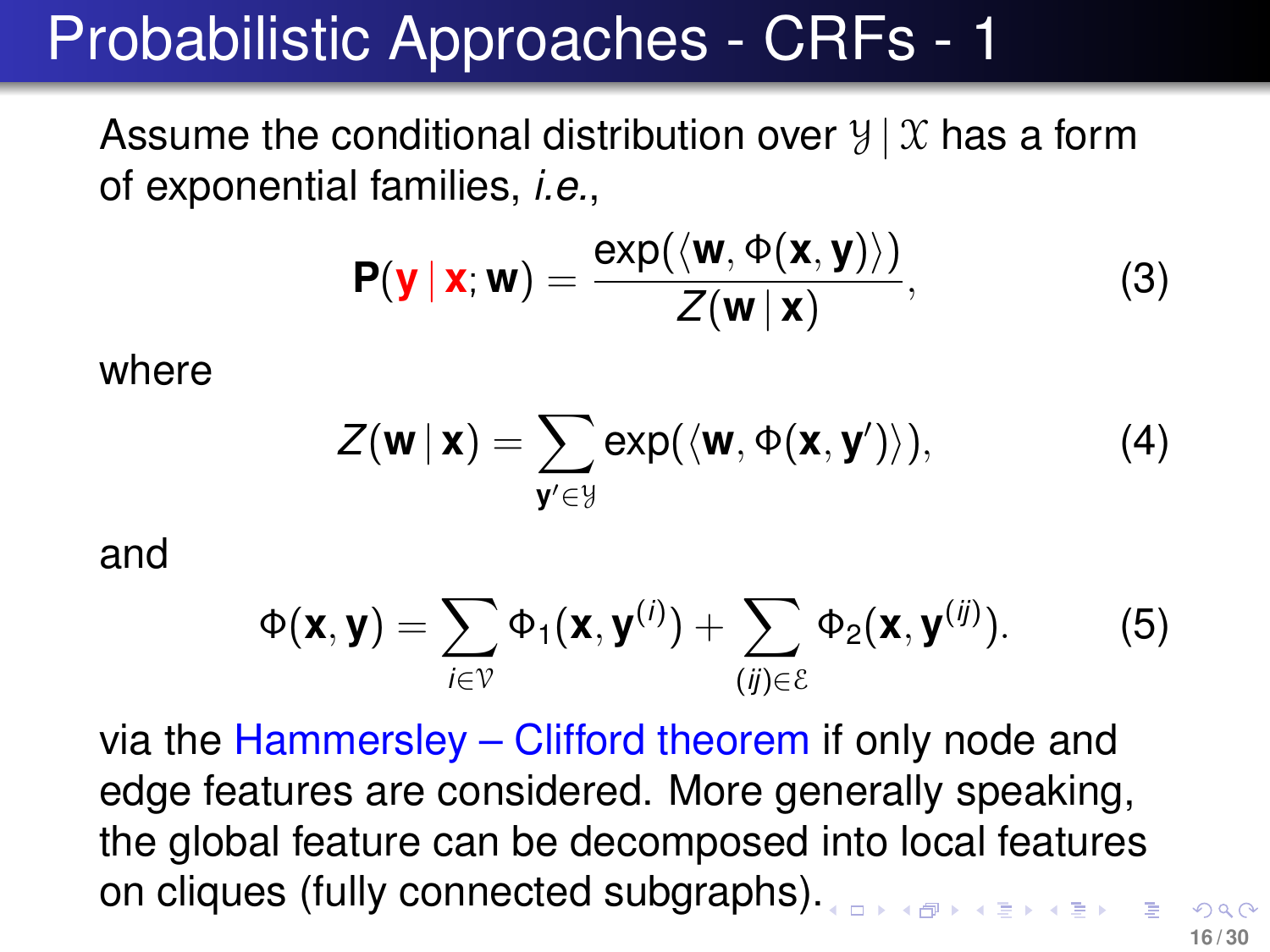Denote  $(\mathbf{x}_1, \ldots, \mathbf{x}_m)$  as  $\mathbf{X}, (\mathbf{y}_1, \ldots, \mathbf{y}_m)$  as  $\mathbf{Y}.$  The classical approach is to maximise the conditional likelihood of **Y** on **X**, incorporating a prior on the parameters. This is a Maximum a Posteriori (MAP) estimator, which consists of maximising

 $P(w | X, Y) \propto P(w) P(Y | X; w)$ .

From the i.i.d. assumption we have

$$
P(Y | X; w) = \prod_{i=1}^m P(y_i | x_i; w),
$$

and we impose a Gaussian prior on **w**

$$
P(\mathbf{w}) \propto \exp\left(\frac{-||\mathbf{w}||^2}{2\sigma^2}\right).
$$

**17 / 30**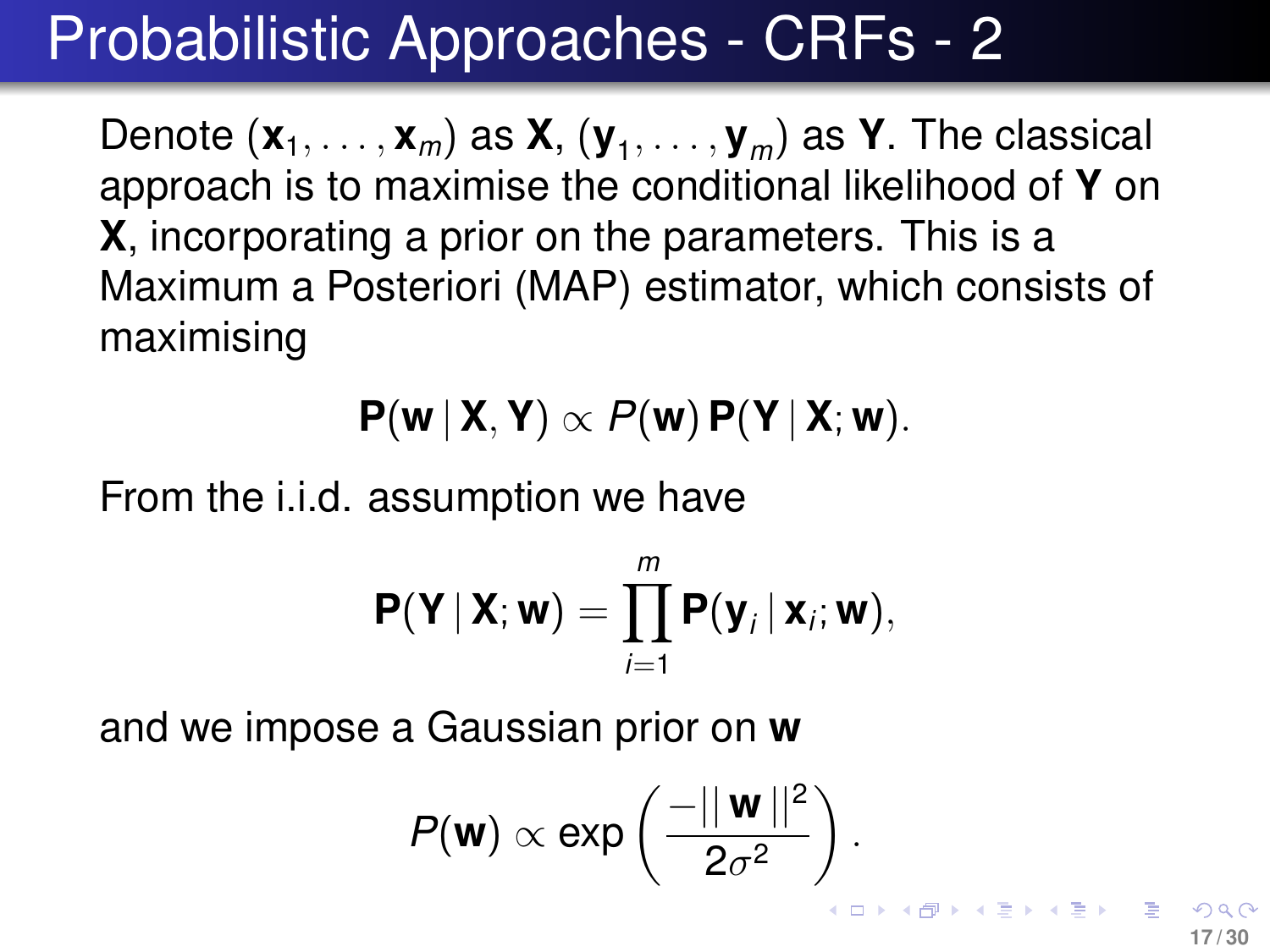Maximising the posterior distribution can also be seen as minimising the negative log-posterior, which becomes our risk function *R*(**w** | **X**,**Y**)

$$
R(\mathbf{w} | \mathbf{X}, \mathbf{Y}) = -\ln(P(\mathbf{w}) \mathbf{P}(\mathbf{Y} | \mathbf{X}; \mathbf{w})) + c
$$
  
= 
$$
\frac{||\mathbf{w}||^2}{2\sigma^2} - \sum_{i=1}^m \underbrace{(\langle \Phi(\mathbf{x}_i, \mathbf{y}_i), \mathbf{w} \rangle) - \ln(Z(\mathbf{w} | \mathbf{x}_i))}_{:= \ell_L(\mathbf{x}_i, \mathbf{y}_i, \mathbf{w})} + c,
$$

where  $c$  is a constant and  $\ell$ , denotes the log loss *i.e.* negative log-likelihood. Now learning is equivalent to

$$
\mathbf{w}^* = \operatorname*{argmin}_{\mathbf{w}} R(\mathbf{w} | \mathbf{X}, \mathbf{Y}).
$$

**18 / 30**

K ロ ▶ K 個 ▶ K 君 ▶ K 君 ▶ ○ 君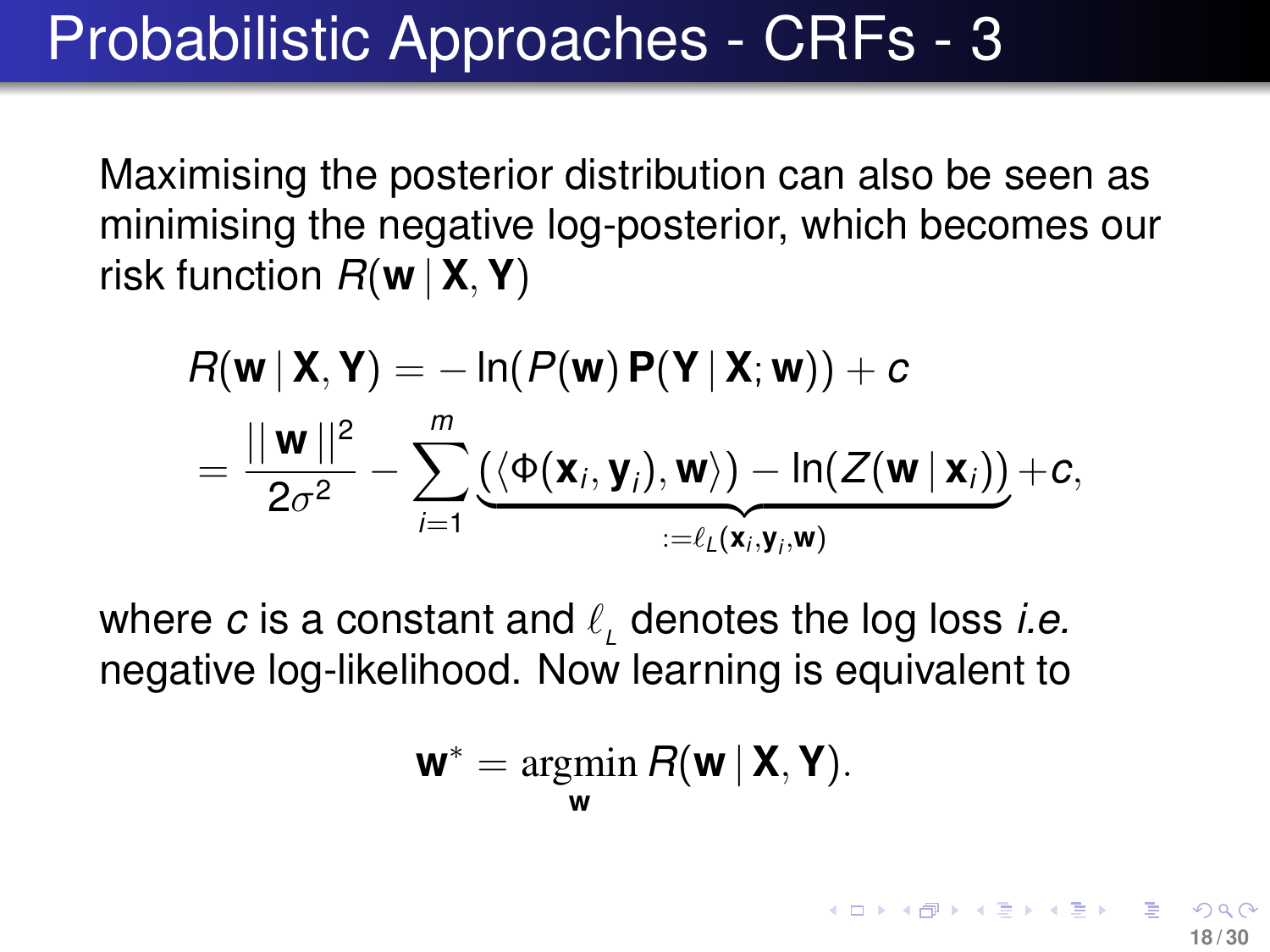Above is a convex optimisation problem on **w** since In  $Z(\mathbf{w} | \mathbf{x})$  is a convex function of **w**. The solution can be obtained by gradient descent since  $\ln Z(\mathbf{w} | \mathbf{x})$  is also differentiable. We have

$$
\nabla_{\mathbf{w}}R(\mathbf{w} \mid \mathbf{X}, \mathbf{Y}) = -\sum_{i=1}^{m} (\Phi(\mathbf{x}_i, \mathbf{y}_i) - \nabla_{\mathbf{w}} \ln(Z(\mathbf{w} \mid \mathbf{x}_i)).
$$

It follows from direct computation that

$$
\nabla_{\mathbf{w}} \ln Z(\mathbf{w} \,|\, \mathbf{x}) = \mathbb{E}_{\mathbf{y} \sim \mathbf{P}(\mathbf{y} \,|\, \mathbf{x}; \mathbf{w})} [\Phi(\mathbf{x}, \mathbf{y})].
$$

**19 / 30**

 $\left\{ \begin{array}{ccc} \square & \times & \overline{c} & \overline{c} & \rightarrow & \times & \overline{c} & \rightarrow & \overline{c} & \rightarrow & \overline{c} & \rightarrow & \overline{c} & \rightarrow & \overline{c} & \rightarrow & \overline{c} & \rightarrow & \overline{c} & \rightarrow & \overline{c} & \rightarrow & \overline{c} & \rightarrow & \overline{c} & \rightarrow & \overline{c} & \rightarrow & \overline{c} & \rightarrow & \overline{c} & \rightarrow & \overline{c} & \rightarrow & \overline{c} & \rightarrow & \overline{c} & \rightarrow & \overline{c} & \rightarrow & \overline{c} & \rightarrow & \overline$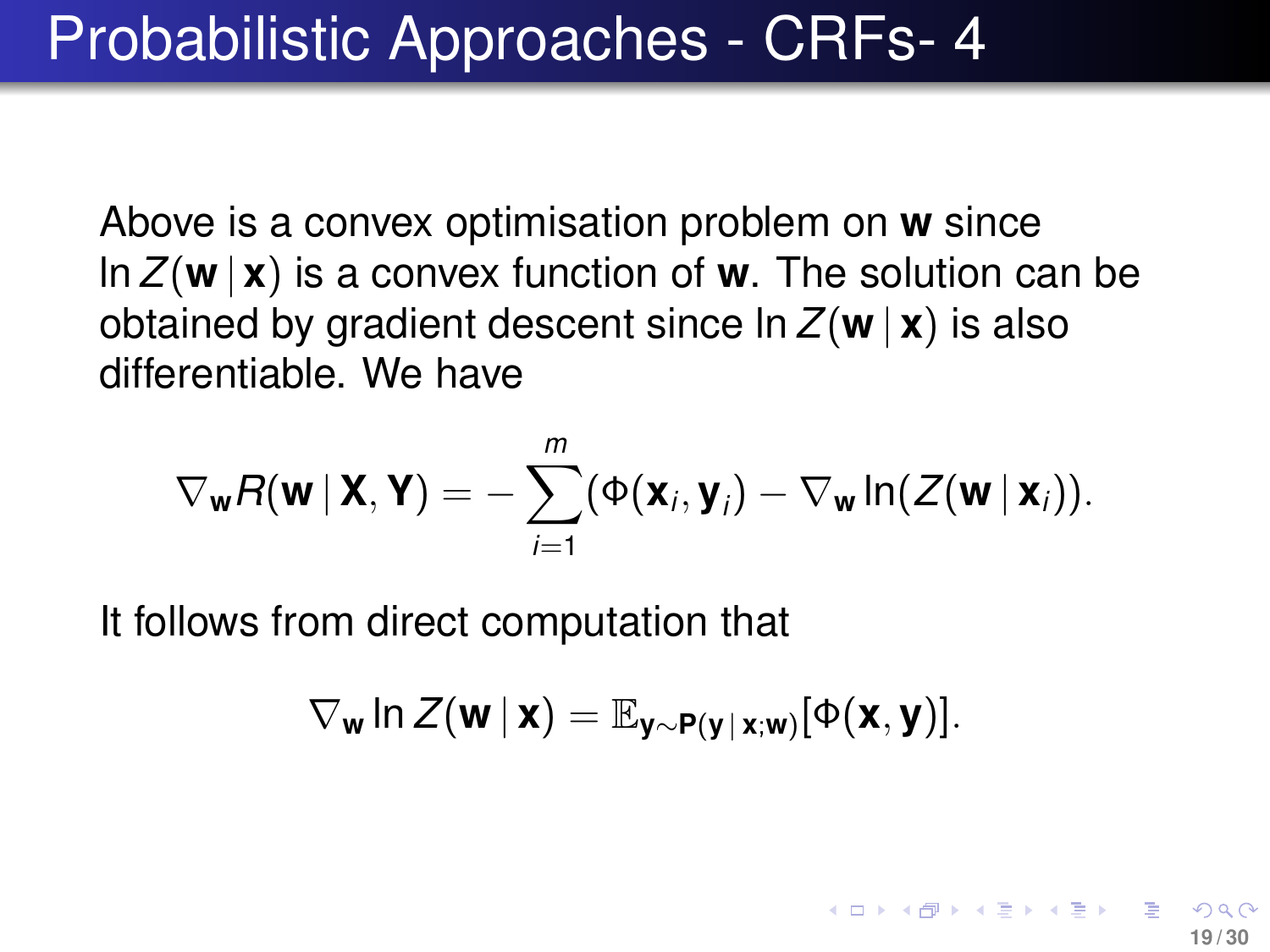Since our sufficient statistics Φ(**x**, **y**) are decomposed over nodes and edges (eq. [5\)](#page-15-0), it is straightforward to show that the expectation also decomposes into expectations on nodes  $\mathcal V$  and edges  $\mathcal E$ 

$$
\mathbb{E}_{\mathbf{y}\sim\mathbf{P}(\mathbf{y} \,|\, \mathbf{x};\mathbf{w})}[\Phi(\mathbf{x},\mathbf{y})] = \\ \sum_{i\in\mathcal{V}} \mathbb{E}_{\mathbf{y}^{(i)}\sim\mathbf{P}(\mathbf{y}^{(i)} \,|\, \mathbf{x};\mathbf{w})}[\Phi_1(\mathbf{x},\mathbf{y}^{(i)})] + \sum_{(ij)\in\mathcal{E}} \mathbb{E}_{\mathbf{y}^{(ij)}\sim\mathbf{P}(\mathbf{y}^{(ij)} \,|\, \mathbf{x};\mathbf{w})}[\Phi_2(\mathbf{x},\mathbf{y}^{(ij)})],
$$

where the node and edge expectations can be computed given **P**(**y** (*i*) | **x**; **w**) and **P**(**y** (*ij*) | **x**; **w**), which can be computed exactly by variable elimination or junction tree or approximately using *e.g.* (loopy) belief propagation. This is the main computational problem with MAP estimation, which can be circumvented through sampling.

K ロ ト K 御 ト K 澄 ト K 澄 ト 一磨 .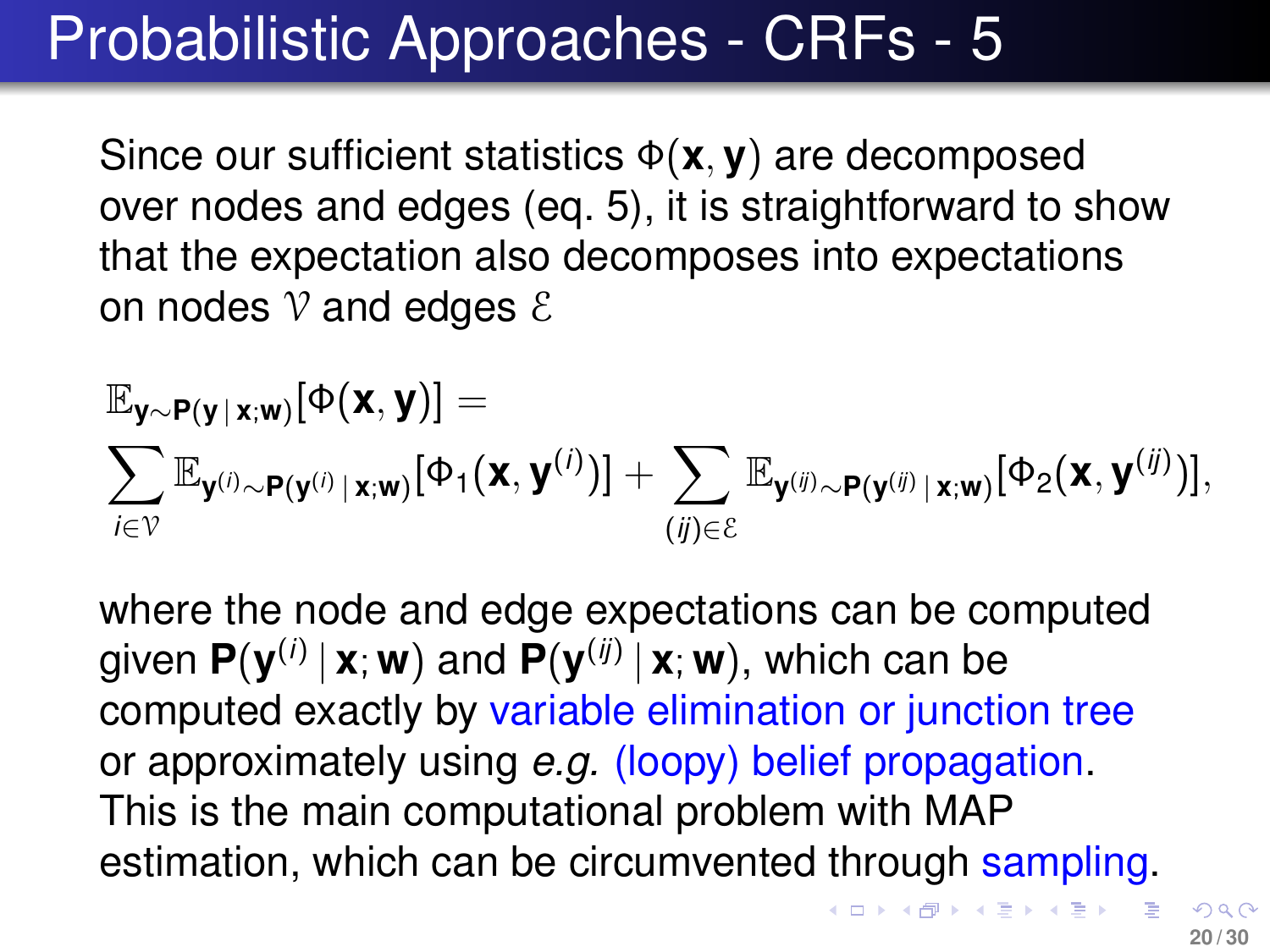In learning, we look for a *F* that predicts labels well via

$$
\mathbf{y}^* = \max_{\mathbf{y} \in \mathcal{Y}} F(\mathbf{x}_i, \mathbf{y}).
$$

Margin: a scoring gap between  $F(\mathbf{x}_i, \mathbf{y}_i)$  and best  $F(\mathbf{x}_i, \mathbf{y})$ for  $\mathbf{y} \neq \mathbf{y}_i$ . That is

$$
M(\mathbf{x}_i, \mathbf{y}_i) = F(\mathbf{x}_i, \mathbf{y}_i) - \max_{\mathbf{y} \in (\mathcal{Y} - \mathbf{y}_i)} F(\mathbf{x}_i, \mathbf{y})
$$

**21 / 30**

K ロ ▶ K 御 ▶ K 君 ▶ K 君 ▶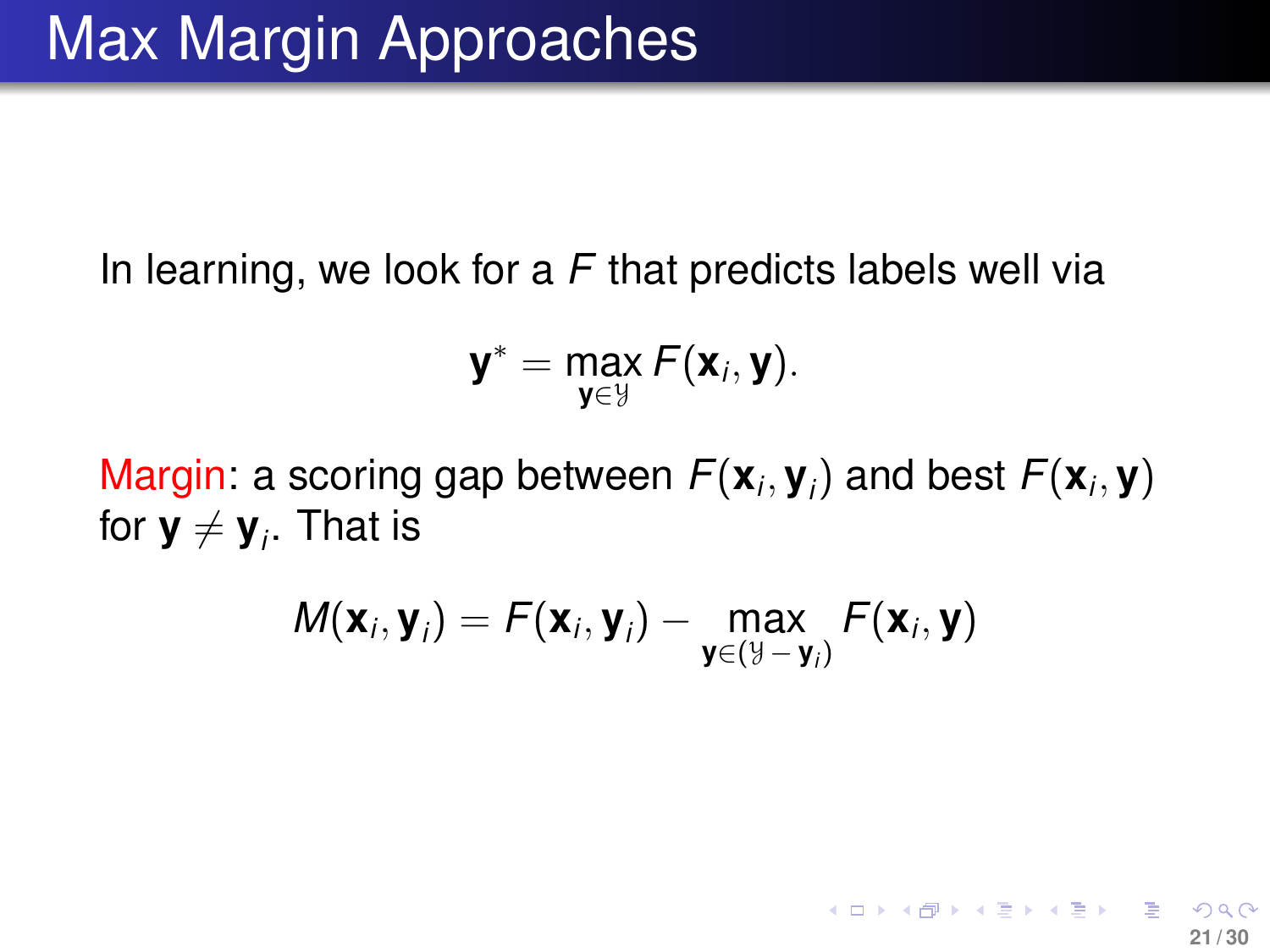### Max Margin Approaches- Structured SVM - 1

$$
\min_{\mathbf{w},\xi} \frac{1}{2} ||\mathbf{w}||^2 + C \sum_{i=1}^m \xi_i \quad \text{s.t.} \tag{6a}
$$
\n
$$
\forall i, \mathbf{y}, \langle \mathbf{w}, \Phi(\mathbf{x}_i, \mathbf{y}_i) - \Phi(\mathbf{x}_i, \mathbf{y}) \rangle \ge \Delta(\mathbf{y}_i, \mathbf{y}) - \xi_i. \tag{6b}
$$

or its dual problem in kernels  $k(,) := \langle \Phi, \Phi \rangle$ :

$$
\max_{\alpha} \frac{1}{2} \sum_{i,j,\mathbf{y},\mathbf{y}'} \alpha_{i\mathbf{y}} \alpha_{j\mathbf{y}'} \langle \Phi(\mathbf{x}_i,\mathbf{y}), \Phi(\mathbf{x}_j,\mathbf{y}') \rangle - \sum_{i,\mathbf{y}} \Delta(\mathbf{y}_i,\mathbf{y}) \alpha_{i\mathbf{y}} \forall i,\mathbf{y}, \sum_{\mathbf{y}} \alpha_{i\mathbf{y}} \leq C, \alpha_{i\mathbf{y}} \geq 0.
$$

**22 / 30**

<span id="page-21-0"></span>K ロ ▶ K 個 ▶ K 君 ▶ K 君 ▶ ○ 君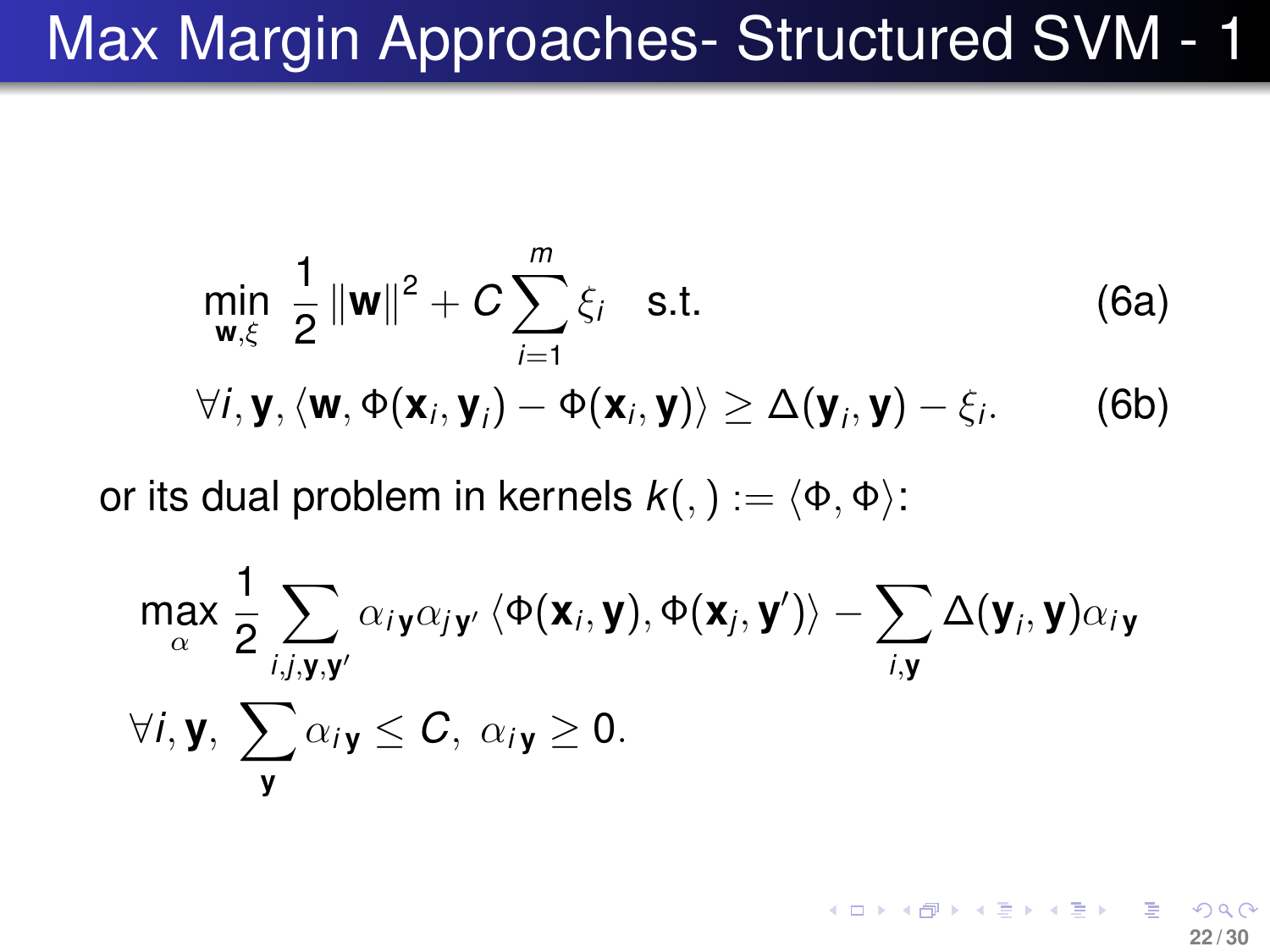### Max Margin Approaches- Structured SVM - 2

Cutting plane method needs to find the label for the most violated constraint in [\(6b\)](#page-21-0)

$$
\mathbf{y}_i^{\dagger} = \operatorname*{argmax}_{\mathbf{y} \in \mathcal{Y}} \Delta(\mathbf{y}_i, \mathbf{y}) + \langle \mathbf{w}, \Phi(\mathbf{x}_i, \mathbf{y}) \rangle. \tag{7}
$$

With **y** † *i* , one can solve following relaxed problem (with much fewer constraints)

$$
\min_{\mathbf{w},\xi} \frac{1}{2} ||\mathbf{w}||^2 + C \sum_{i=1}^m \xi_i \quad \text{s.t.} \tag{8a}
$$
\n
$$
\forall i, \left\langle \mathbf{w}, \Phi(\mathbf{x}_i, \mathbf{y}_i) - \Phi(\mathbf{x}_i, \mathbf{y}_i^{\dagger}) \right\rangle \ge \Delta(\mathbf{y}_i, \mathbf{y}_i^{\dagger}) - \xi_i. \tag{8b}
$$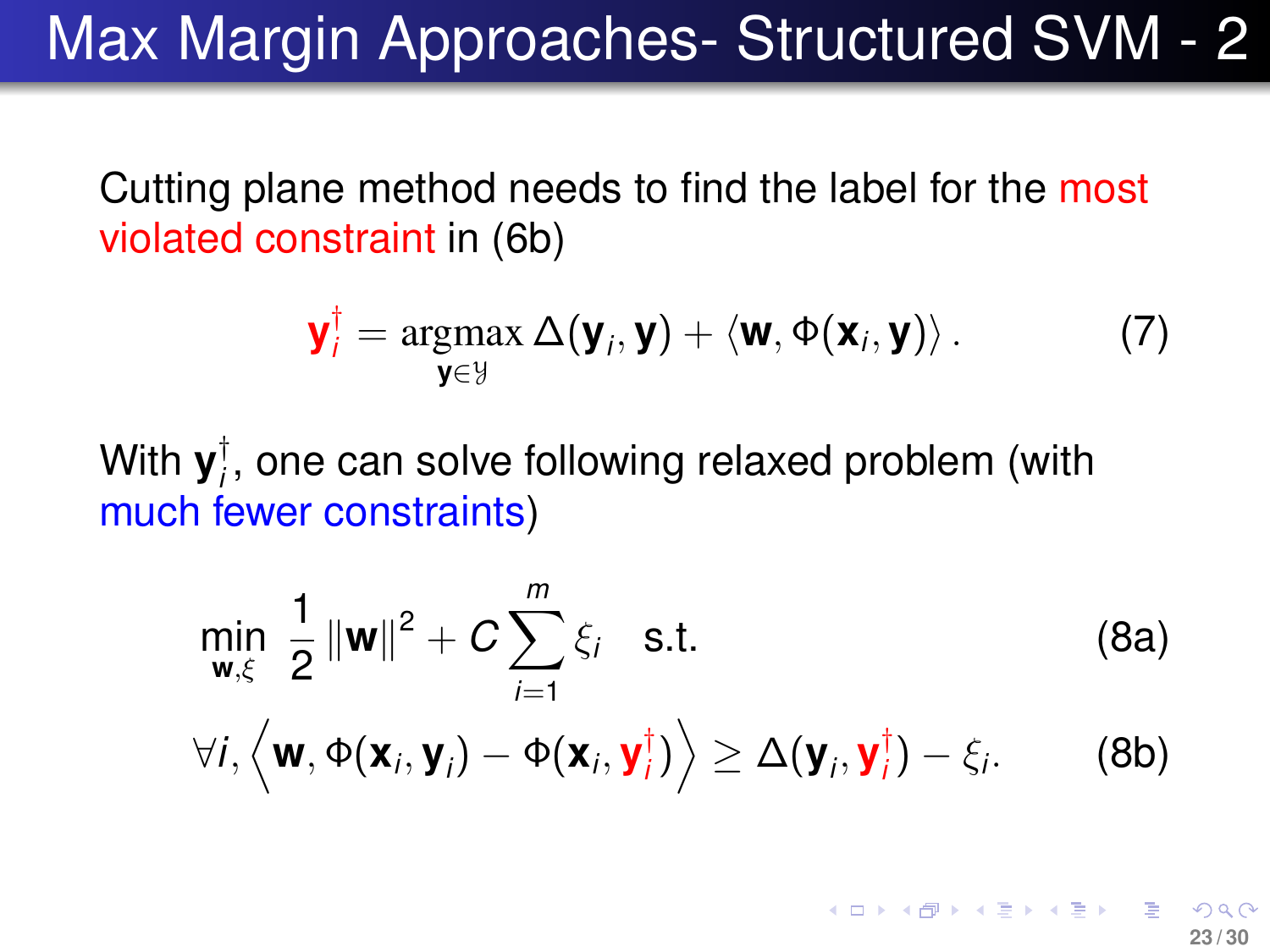# Max Margin Approaches- Structured SVM - 3

**Input:** data **x***<sup>i</sup>* , labels **y***<sup>i</sup>* , sample size *m* Initialise  $S_i = \emptyset$  for all *i*, and  $w_0 = 0$  or a random vector. **repeat**

**for**  $i = 1$  **to**  $m$  **do**  $\mathbf{w}_t = \sum_i \sum_{\mathbf{y} \in \mathcal{S}_i} \alpha_i \mathbf{y} \Phi(\mathbf{x}_i, \mathbf{y})$  $\mathbf{y}_i^{\dagger} = \operatorname*{argmax}_{\mathbf{y} \in \mathcal{Y} - \mathbf{y}_i} \langle \mathbf{w}_t, \Phi(\mathbf{x}_i, \mathbf{y}) \rangle + \Delta(\mathbf{y}_i, \mathbf{y}),$  $\xi_i = \left[\Delta(\mathbf{y}_i, \mathbf{y}) + \left\langle \mathbf{w}_t, \Phi(\mathbf{x}_i, \mathbf{y})\right\rangle\right]$  $\left\langle \mathbf{y}_{i}\right\rangle -\Phi(\mathbf{x}_{i},\mathbf{y}_{i})\Big\rangle \left[ \mathbf{y}_{i}\right]$ + , **if**  $\xi$ <sup>*j*</sup>  $> 0$  **then** Increase constraint set  $S_t \leftarrow S_t \cup \mathbf{y}^{\dagger}_t$ *t* **end if**

#### **end for**

 $\alpha \leftarrow$  optimise dual QP with constraint set  $\mathcal{S}_t.$ **until** *S* has not changed in this iteration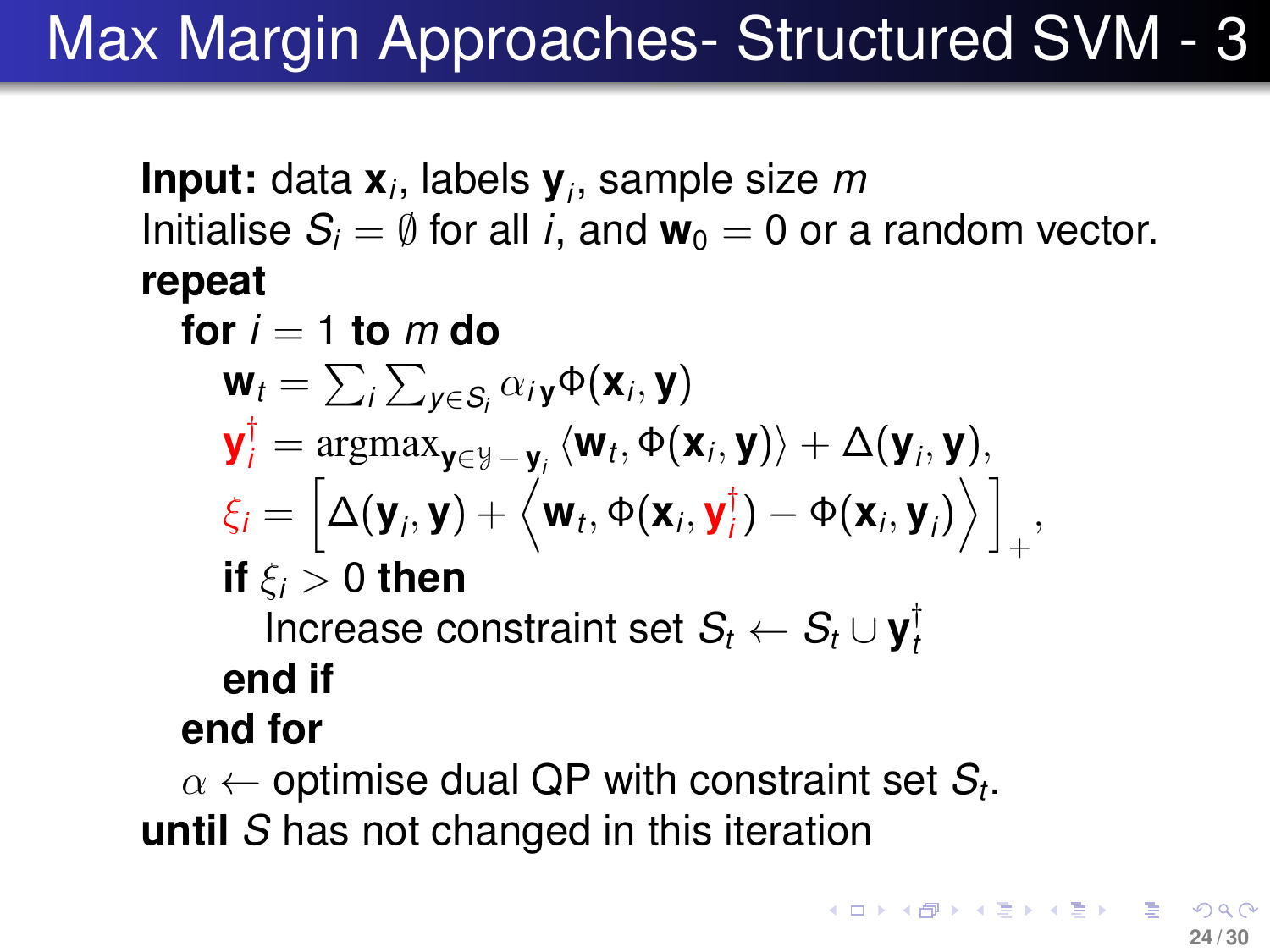# Max Margin Approaches- Max Margin Markov Net - 1

Max Margin Markov Network (M3N) transform the structured SVM dual into

$$
\max_{\alpha} -\frac{1}{2} \|\sum_{i,\mathbf{y}} \alpha_{i\mathbf{y}} [\Phi(\mathbf{x}_{i}, \mathbf{y}_{i}) - \Phi(\mathbf{x}_{i}, \mathbf{y})] \|^{2} + \sum_{i,\mathbf{y}} \Delta(\mathbf{y}_{i}, \mathbf{y}) \alpha_{i\mathbf{y}} \forall i, \mathbf{y} \sum_{\mathbf{y}} \alpha_{i\mathbf{y}} = C, \ \alpha_{i\mathbf{y}} \ge 0.
$$

Now the dual variable  $\frac{\alpha_{iy}}{C}$  can be viewed as a distribution over **y** given **x**. Thus the dual object becomes

$$
\max_{\alpha} -\frac{1}{2} \|\sum_{i} \mathbb{E}_{\mathbf{y}\sim\alpha_{i}\mathbf{y}}[\Phi(\mathbf{x}_{i}, \mathbf{y}_{i}) - \Phi(\mathbf{x}_{i}, \mathbf{y})]\|^{2} + \sum_{i} \mathbb{E}_{\mathbf{y}\sim\alpha_{i}\mathbf{y}} \Delta(\mathbf{y}_{i}, \mathbf{y})
$$
\n
$$
\forall i, \mathbf{y} \sum_{\mathbf{y}} \frac{\alpha_{i}\mathbf{y}}{C} = 1, \ \alpha_{i}\mathbf{y} \ge 0.
$$
\n(9)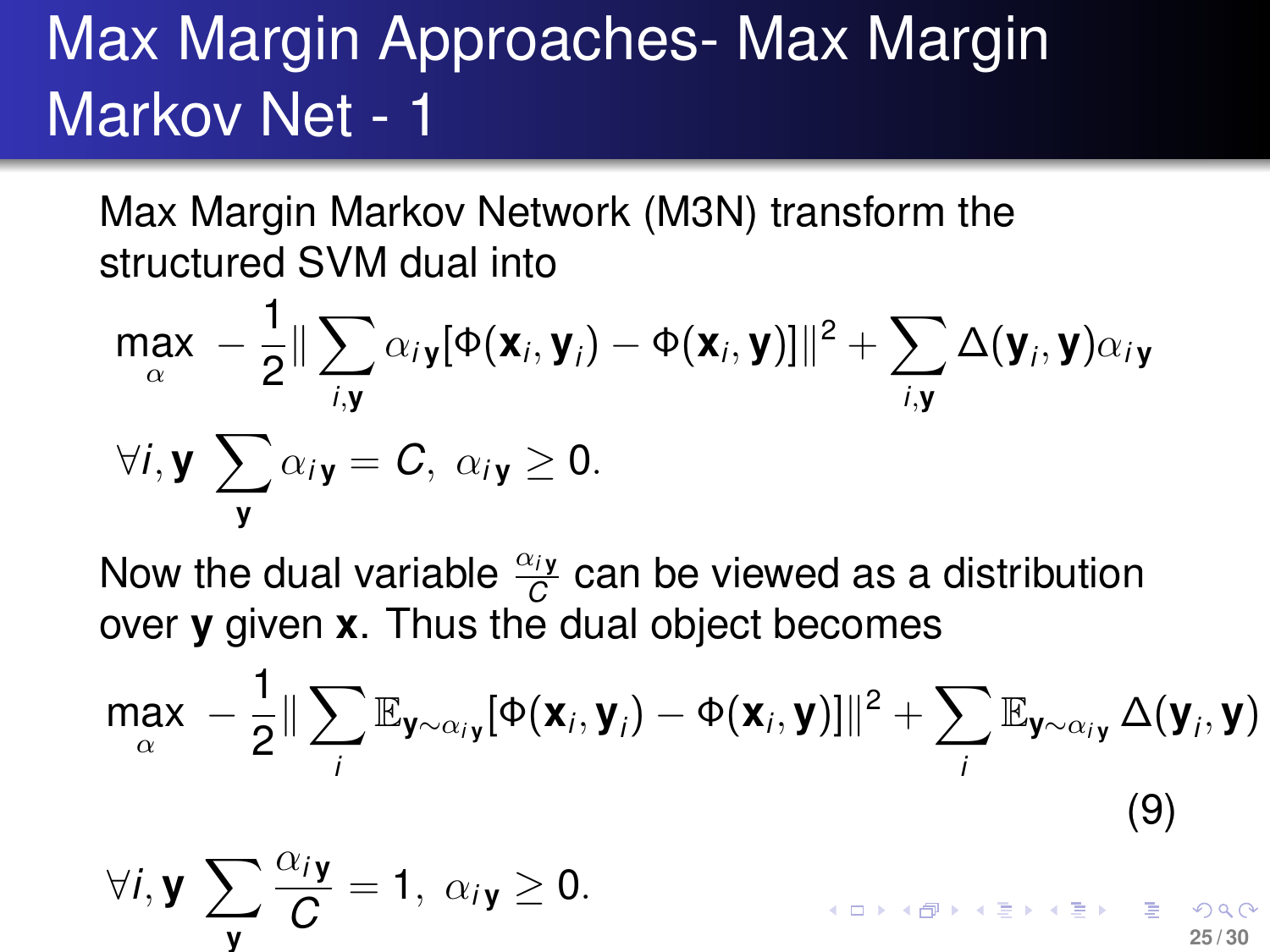# Max Margin Approaches- Max Margin Markov Net - 2

Denote **y** ∼ **y**<sup>(a)</sup> as the value of the component **y**<sup>(a)</sup> is consistent with that in **y**. Decomposing global features into local node and edge features as [\(5\)](#page-15-0), we get

$$
\mathbb{E}_{\mathbf{y}\sim\alpha_{\hat{i}}\mathbf{y}}\Phi(\mathbf{x}_{\hat{i}},\mathbf{y}) = \sum_{\mathbf{y}}\alpha_{\hat{i}}\mathbf{y}\Phi(\mathbf{x}_{\hat{i}},\mathbf{y})
$$
\n
$$
= \sum_{\mathbf{y}}\alpha_{\hat{i}}\mathbf{y}\sum_{a\in\mathcal{V}}\Phi_{1}(\mathbf{x}_{\hat{i}},\mathbf{y}^{(a)}) + \sum_{(ab)\in\mathcal{E}}\Phi_{2}(\mathbf{x}_{\hat{i}},\mathbf{y}^{(ab)})
$$
\n
$$
= \sum_{a\in\mathcal{V}}\sum_{\mathbf{y},\mathbf{y}\sim\mathbf{y}^{(a)}}\alpha_{\hat{i}}\mathbf{y}(\mathbf{y})\Phi_{1}(\mathbf{x}_{\hat{i}},\mathbf{y}^{(a)}) + \sum_{(ab)\in\mathcal{E}}\sum_{\mathbf{y},\mathbf{y}\sim\mathbf{y}^{(ab)}}\alpha_{\hat{i}}\mathbf{y}(\mathbf{y})\Phi_{2}(\mathbf{x}_{\hat{i}},\mathbf{y}^{(ab)})
$$
\n
$$
= \sum_{a\in\mathcal{V}}\sum_{\mathbf{y}^{(a)}}\mu_{\mathbf{x}_{\hat{i}}}(\mathbf{y}^{(a)})\Phi_{1}(\mathbf{x}_{\hat{i}},\mathbf{y}^{(a)}) + \sum_{(ab)\in\mathcal{E}}\sum_{\mathbf{y}^{(ab)}}\mu_{\mathbf{x}_{\hat{i}}}(\mathbf{y}^{(ab)})\Phi_{2}(\mathbf{x}_{\hat{i}},\mathbf{y}^{(ab)}),
$$

where marginals

$$
\mu_{\mathbf{x}_j}(\mathbf{y}^{(a)}) = \sum_{\mathbf{y} \cdot \mathbf{y} \sim \mathbf{y}^{(a)}} \alpha_{i\mathbf{y}}(\mathbf{y}), \quad \mu_{\mathbf{x}_j}(\mathbf{y}^{(ab)}) = \sum_{\mathbf{y} \cdot \mathbf{y} \sim \mathbf{y}^{(ab)}} \alpha_{i\mathbf{y}}(\mathbf{y}).
$$

Similarly if  $\Delta(\mathbf{y}_i, \mathbf{y}) = \sum_{a \in \mathcal{V}} \Delta(\mathbf{y}_i, \mathbf{y}^{(a)})$ , then

$$
\mathbb{E}_{\mathbf{y}\sim\alpha_j\mathbf{y}}\Delta(\mathbf{y}_i,\mathbf{y})=\sum_{a\in\mathcal{V}}\mu_{\mathbf{x}_j}(\mathbf{y}^{(a)})\Delta(\mathbf{y}_i,\mathbf{y}^{(a)}).
$$

To ensure the marginals resulting from a valid distribution α*<sup>i</sup>* **<sup>y</sup>** (**y**), one must ensure following consistency constraint

$$
\sum_{\mathbf{y}(b)} \mu_{\mathbf{x}_j}(\mathbf{y}^{(ab)}) = \mu_{\mathbf{x}_j}(\mathbf{y}^{(a)}), \forall (a, b) \sim \mathcal{E}, \forall i.
$$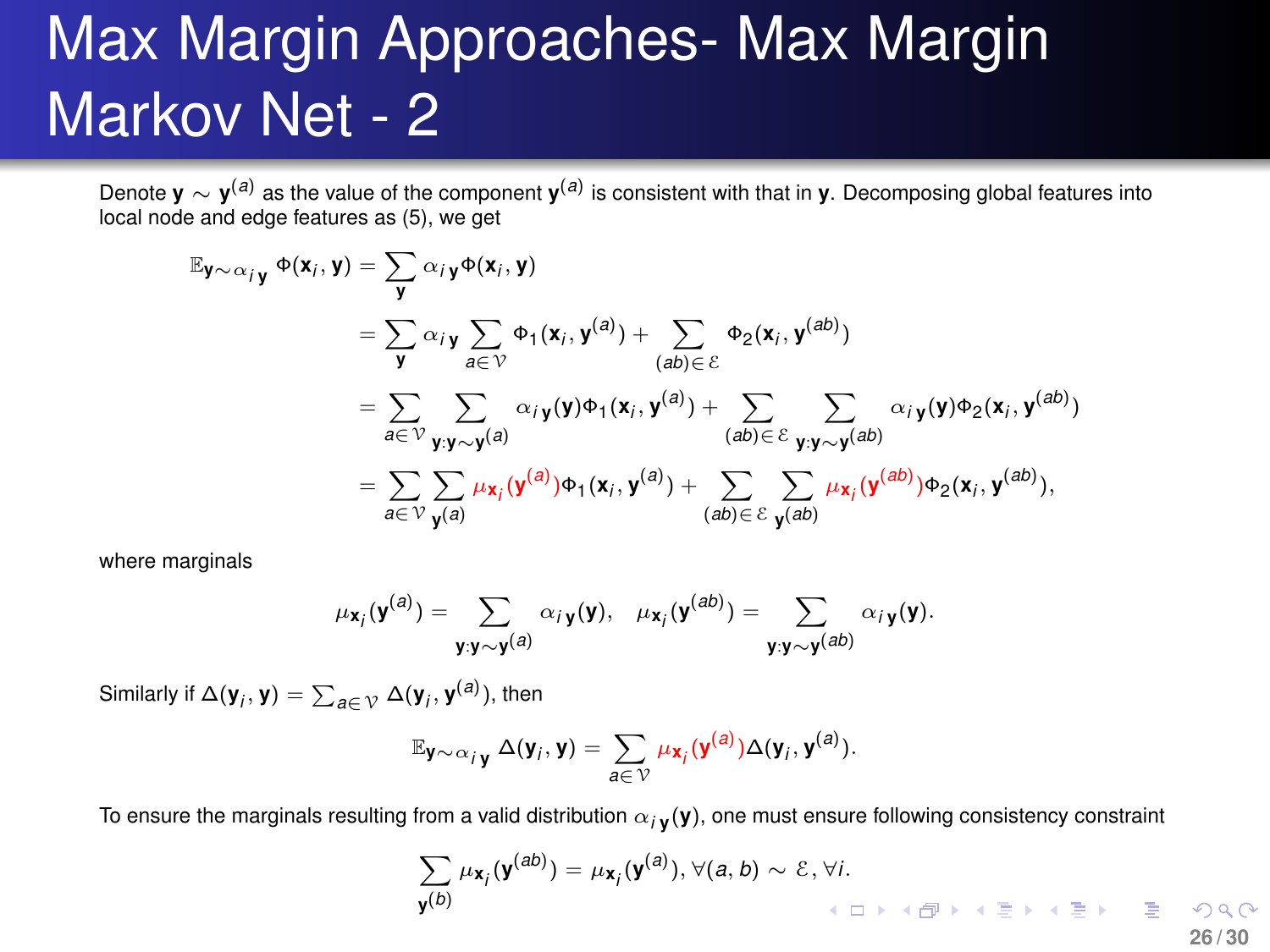Maximum Entropy Discrimination (MED) that maximises the entropy — or minimises the KL divergence  $\mathsf{KL}( \mathit{Q}(\mathbf{w}) || P(\mathbf{w})) = \int \ln \frac{Q(\mathbf{w})}{P(\mathbf{w})} dQ(\mathbf{w})$  between the posterior *Q* and the prior *P* — with a constraint that the expected margin with respect to the posterior *Q*(**w**) over model parameter **w** is not less than certain threshold (that is a weighted max margin constraint or weighted hinge loss via the posterior) for binary classification.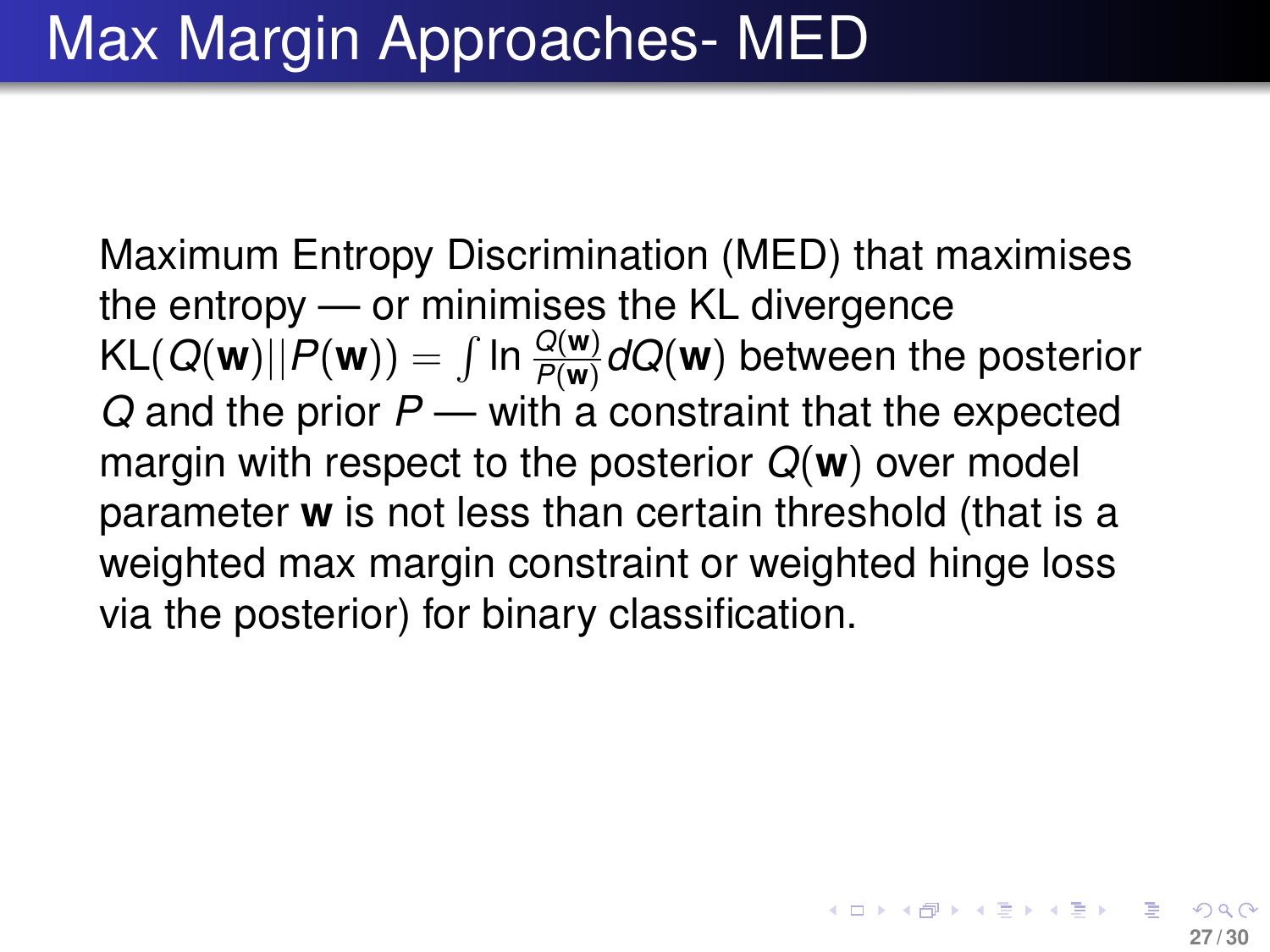# Max Margin Approaches- MEDN

#### Maximum Entropy Discrimination Markov Networks (MEDN)

$$
\min_{\mathbf{w},\xi} \text{KL}(Q(\mathbf{w})||P(\mathbf{w})) + C \sum_{i=1}^{m} \xi_i \quad \text{s.t.}
$$
\n
$$
\forall i, \mathbf{y}, \int \left[ \langle \mathbf{w}, \Phi(\mathbf{x}_i, \mathbf{y}_i) - \Phi(\mathbf{x}_i, \mathbf{y}) \rangle - \Delta(\mathbf{y}_i, \mathbf{y}) \right] dQ(\mathbf{w}) \ge -\xi_i.
$$

Again **y** can be replaced by the most-violated **y***<sup>i</sup>* . Apparently letting **y** be scalar *y*, MEDN recovers MED. Letting *P*(**w**) be a zero mean, identity variance gaussian over **w**, MEDN recovers M3N.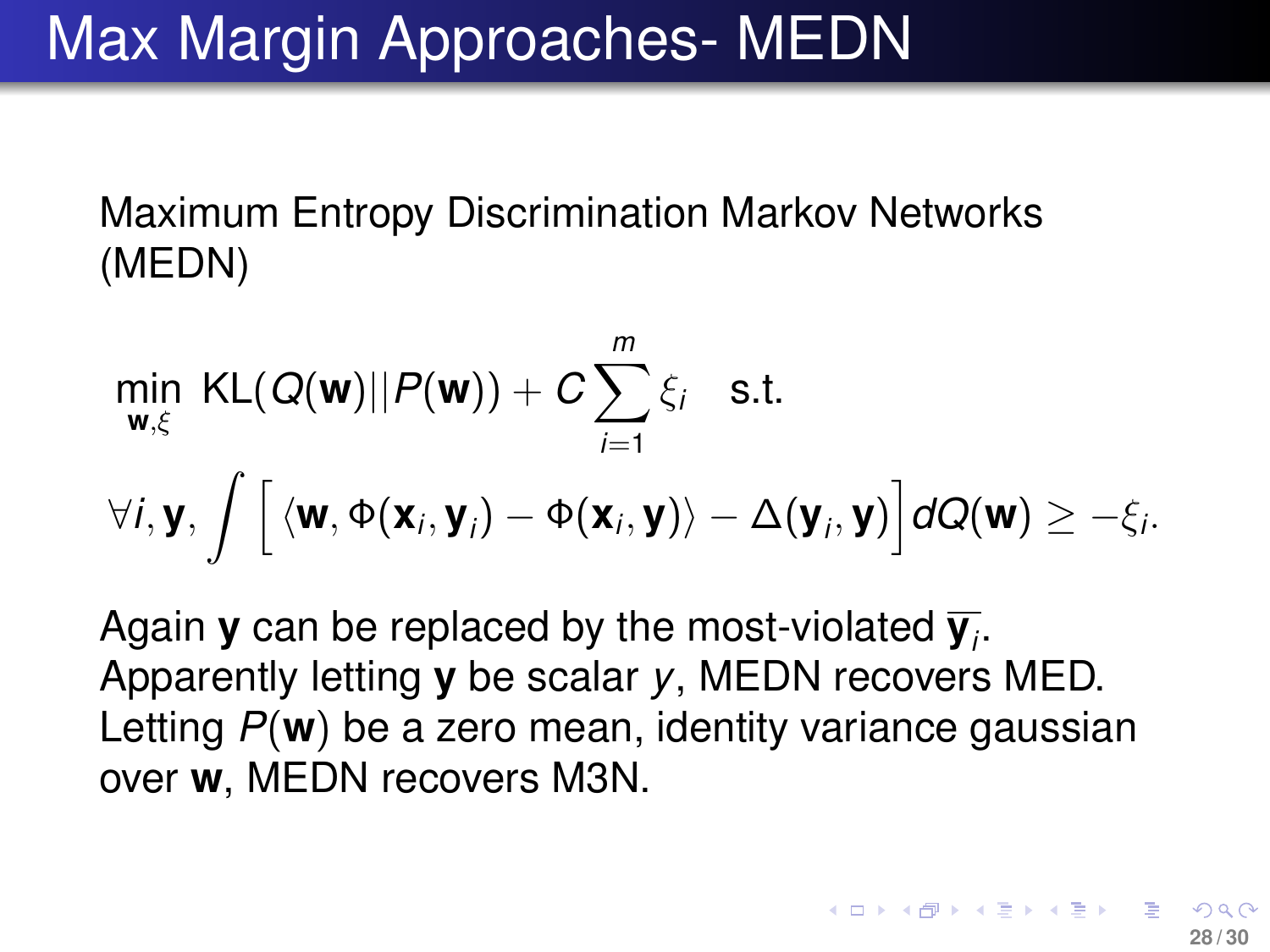#### Introduction to Probabilistic Graphical Models

- **1** representation (tutorial 1)
- **<sup>2</sup>** inference (tutorial 2)
- **3** learning (tutorial 3, today)